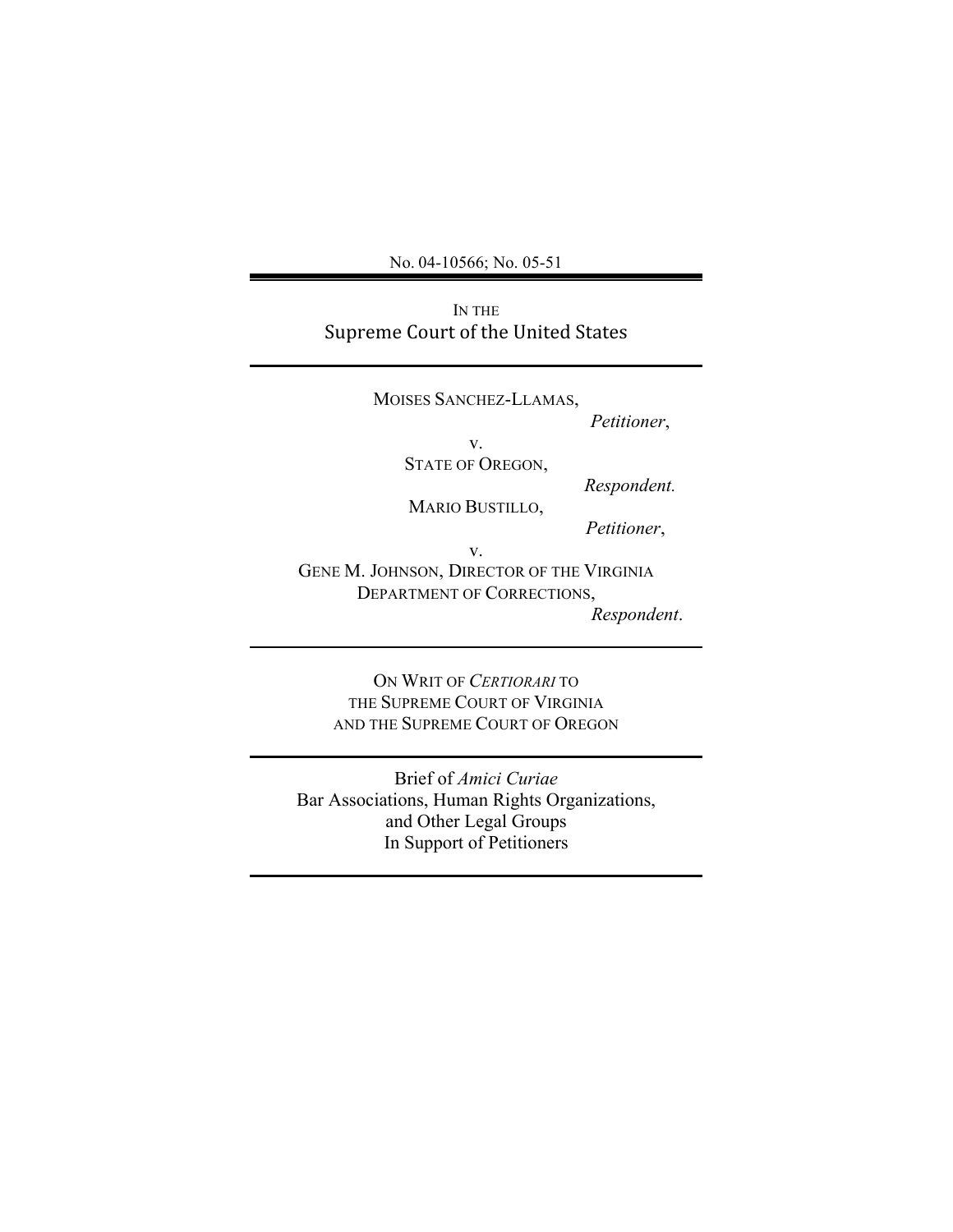## i **TABLE OF CONTENTS**

| RESPECT FOR THE RULE OF LAW IS AN<br>L<br>IMPORTANT COMPONENT OF U.S. FOREIGN                                                                                  |
|----------------------------------------------------------------------------------------------------------------------------------------------------------------|
| II. THE CONSULAR ASSISTANCE PROVISIONS OF<br>THE VIENNA CONVENTION ARE ESSENTIAL<br>FOR PROTECTING THE RIGHTS OF FOREIGN                                       |
| III. FAILURE TO COMPLY WITH THE VIENNA<br>CONVENTION WILL UNDERMINE CONSULAR<br>ASSISTANCE IN THE UNITED STATES AND<br>VIOLATIONS WILL BE REPLICATED ABROAD 18 |
|                                                                                                                                                                |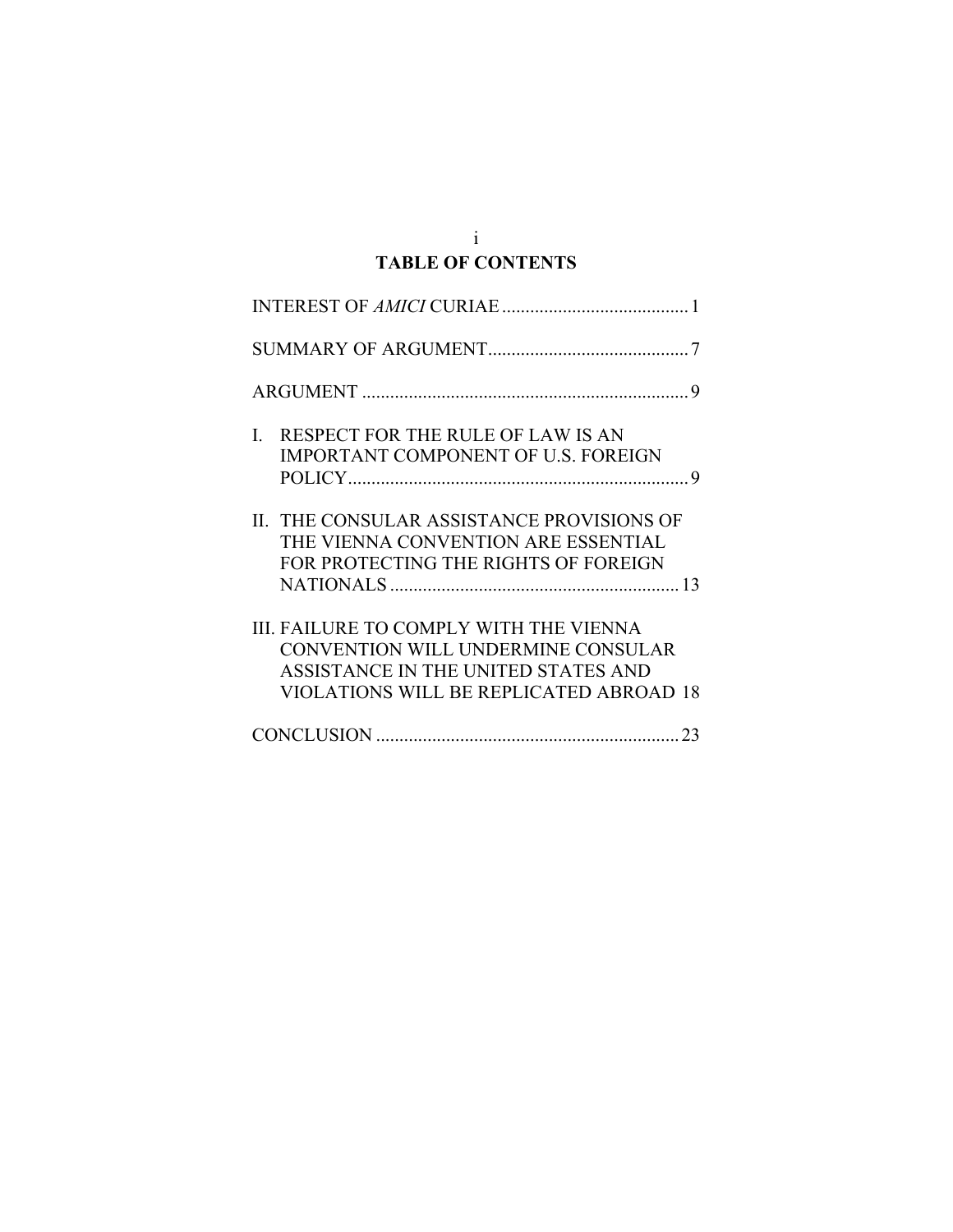# **TABLE OF AUTHORITIES**

## **INTERNATIONAL CASES**

| Case Concerning Avena and Other Mexican Nationals<br>(Mex. v. U.S.), 2004 I.C.J 12 (March 31).  16, 17, 18       |
|------------------------------------------------------------------------------------------------------------------|
| LaGrand Case (F.R.G. v. U.S.), 2001 I.C.J. 104                                                                   |
| Memorial of United States of America, United States<br>Diplomatic and Consular Staff in Tehran (United States v. |
| Or. Arg. of United States, United States Diplomatic and                                                          |

Consular Staff in Tehran (United States v. Iran) 1982 I.C.J. Pleadings 225 ......................................................................*9*

## **FEDERAL CASES**

| Brief of the United States, <i>Boos v. Barry</i> , 485 U.S. 312 |  |
|-----------------------------------------------------------------|--|
| <i>Bustillo v. Johnson</i> , No. 042023 (Va. March 7, 2005) 8   |  |
|                                                                 |  |
|                                                                 |  |
| Norfolk Southern Ry. v. James N. Kirby, Pty Ltd., 125 S. Ct.    |  |
| State v. Sanchez-Llamas, 108 P.3d 573 (Or. 2005) 8              |  |

#### ii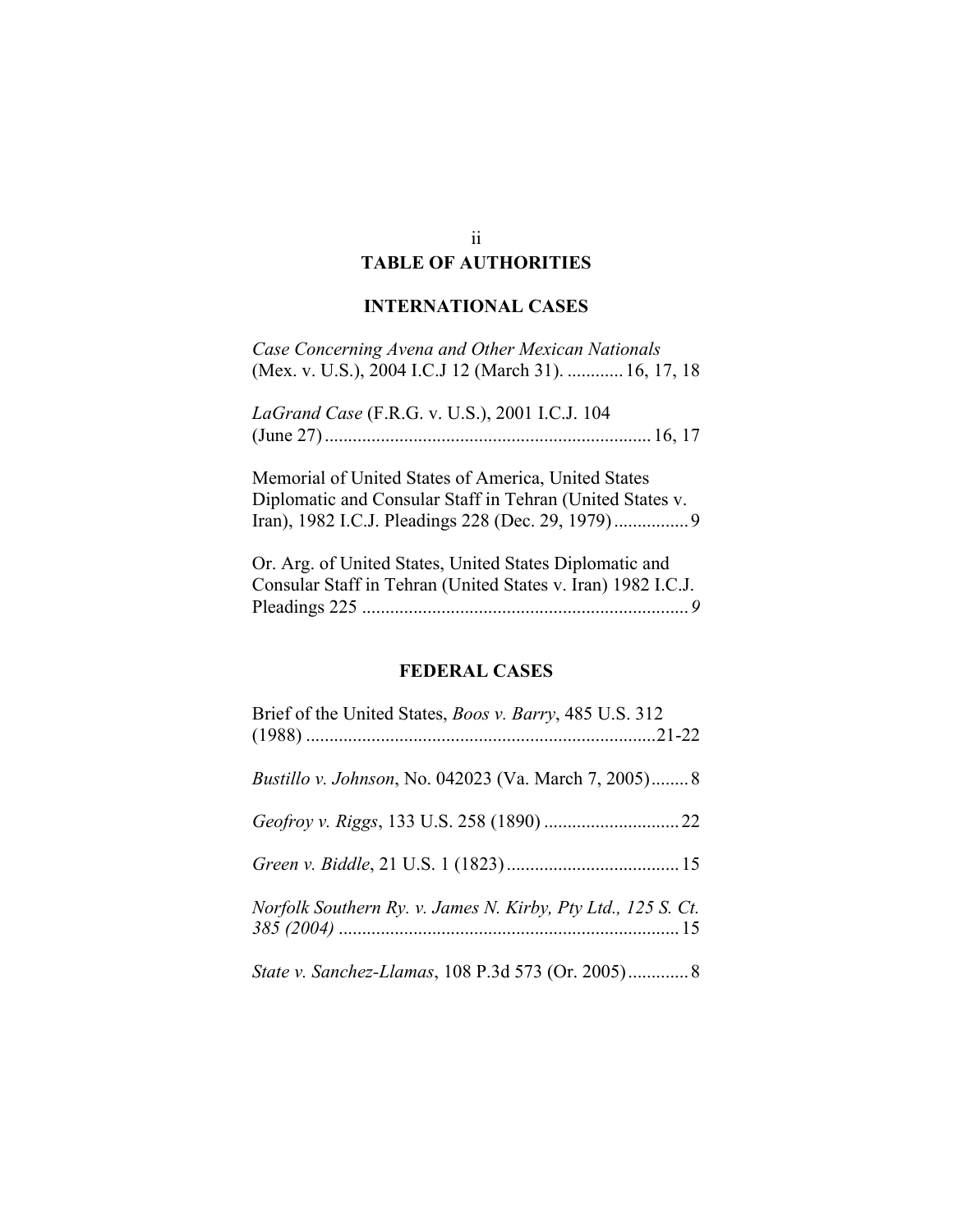#### iii

*The Western Maid*, 257 U.S. 419 (1922)...........................23

### **STATE CASES**

| Torres v. Oklahoma, No. PCD-04-442 (Okla. Crim. App. |  |
|------------------------------------------------------|--|
|                                                      |  |

### **TREATIES, CONSTITUTIONAL AND STATUTORY PROVISIONS, AND LEGISLATIVE MATERIALS**

International Convention on the Protection of the Rights of All Migrant Workers and Members of Their Families, G.A. Res. 45/158, art. 16(7) (Dec. 18, 1990).............................15

Optional Protocol to the Vienna Convention on Consular Relations, *done* Apr. 24, 1963, 21 U.S.T. 77 .............*passim*

S. Exec. Rep. No. 91-9, 91st Cong., 1st Sess. at 2 & 5 (1969) (appendix) (statement by J. Edward Lyerly, Deputy Legal Adviser)...................................................................19

U.S. Const. art. II, § 2, cl. 2 & art. VI, cl. 2 .................18-19

Vienna Convention on Consular Relations, *done* Apr. 24, 1963, 21 U.S.T. 77, 596 U.N.T.S. 261 .......................*passim*

#### **OTHER AUTHORITIES**

Ambassador James B. Cunningham, United States Deputy Permanent Representative to the United Nations, Statement on Justice and the Rule of Law to the U.N. Security Council (Sept. 24, 2003)...............................................11-12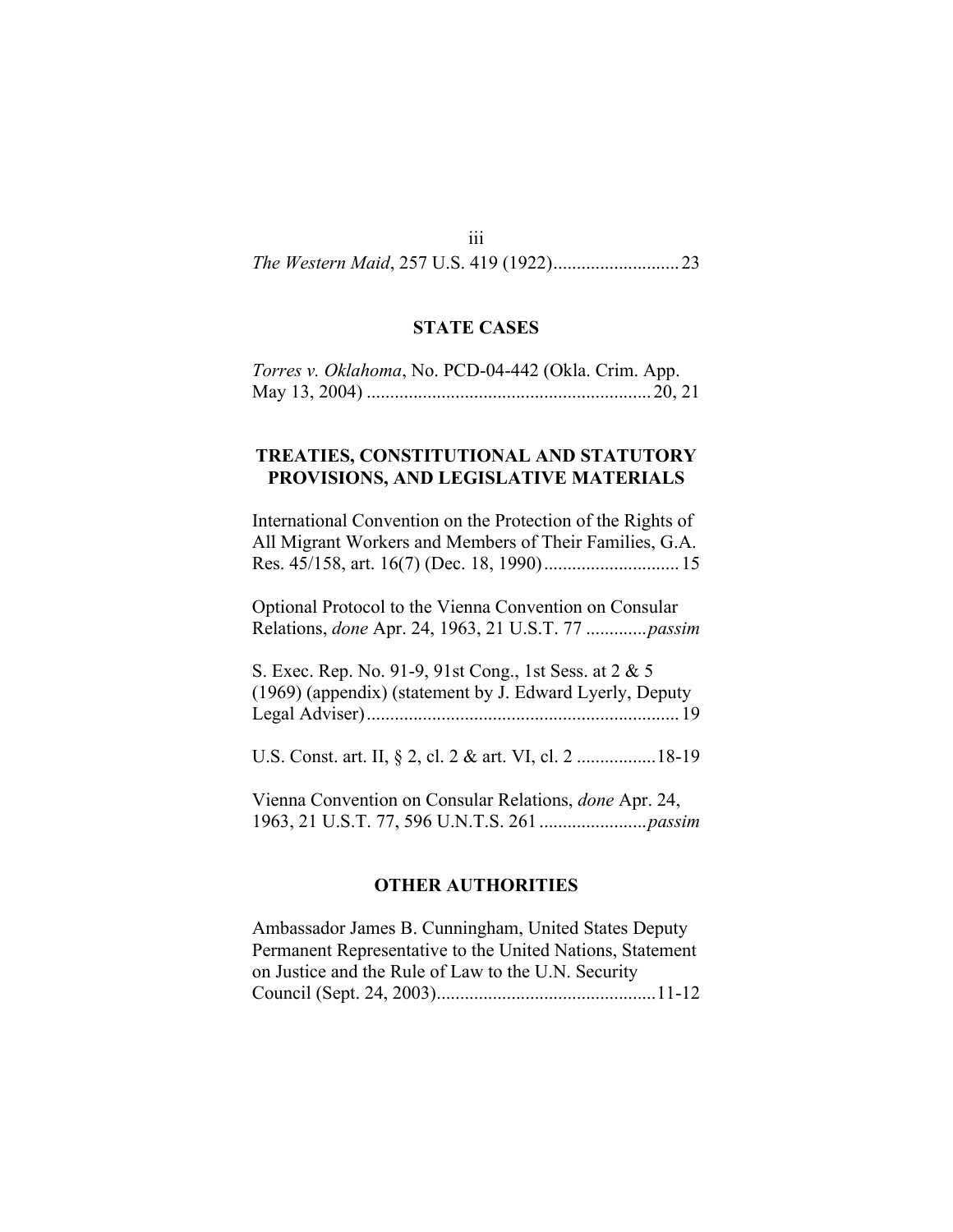| Amnesty International, United States of America,<br>Osvaldo Torres, Mexican National Denied Consular                                                                                                                                    |
|-----------------------------------------------------------------------------------------------------------------------------------------------------------------------------------------------------------------------------------------|
|                                                                                                                                                                                                                                         |
| Charles N. Brower, Acting Department of State Legal<br>Adviser, International Law as an Instrument of National<br>Policy, 68 Dep't St. Bull. 644 (May 21, 1973)  10                                                                     |
| Constantin Economides, Consuls, in 1 Encyclopedia of<br>Public International Law 770 (Rudolph Bernhardt ed. 1992)                                                                                                                       |
| Henry J. Kissinger, International Law, World Order,<br>and Human Progress, 73 Dep't St. Bull. 353 (Sept. 8,                                                                                                                             |
| John Foster Dulles, Testimony Before Congress Regarding<br>the Ratification of the U.N. Charter, quoted in Ambassador<br>Madeline K. Albright, Enforcing International Law,<br>Speech Before the Philadelphia Bar Association (June 15, |
| Letter from President Ford to Seymour J. Rubin, reprinted<br>in States-International Status, Attributes, and Types: Rights<br>and Duties of States: Nonintervention in Internal Affairs                                                 |
| Luke Lee, Consular Law and Practice (2d ed. 1991)  13                                                                                                                                                                                   |
| Madeline K. Albright, U.S. Efforts to Promote the Rule of<br>Law, Remarks at the Condon-Falkner Distinguished<br>Lecture Series, in U.S. Dep't of St. Dispatch,                                                                         |
|                                                                                                                                                                                                                                         |

iv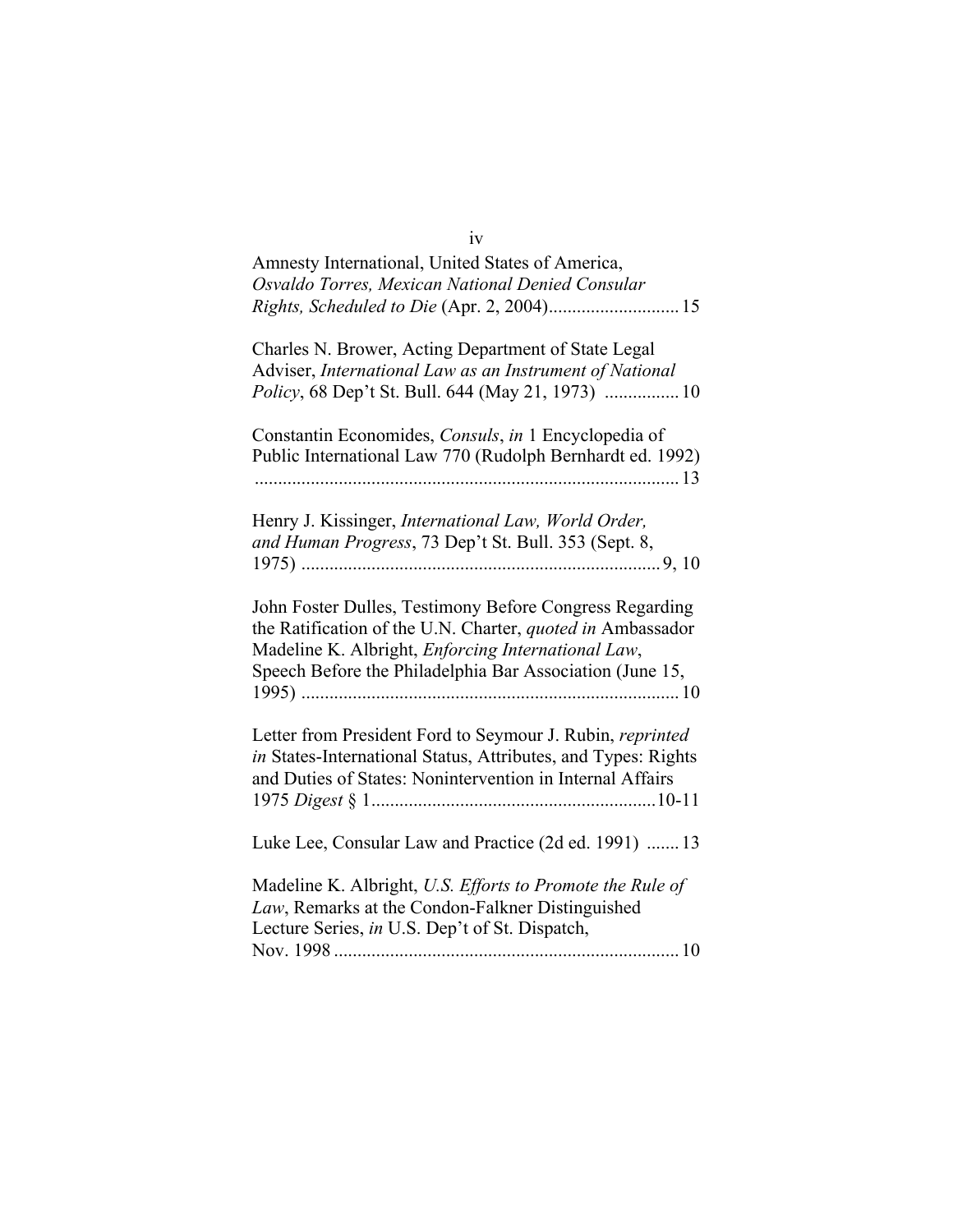| Marc Grossman, Under Secretary for Political Affairs, U.S.<br>Department of State, Remarks to the Center for Strategic |
|------------------------------------------------------------------------------------------------------------------------|
| Oppenheim's International Law (Robert Jennings and                                                                     |
| Press Statement by James P. Rubin, Spokesman, U.S.<br>Department of State, Released in Asuncion, Paraguay              |
| Restatement (Third) of the Foreign Relations Law of the                                                                |
| U.S. Department of State, Consular Notification and                                                                    |
| U.S. Department of State, Implementing the Summit of the<br>Americas Migrant Workers Initiative (Apr. 7, 2000)15-16    |
| U.S. Department of State, 7 Foreign Affairs Manual<br>Consular Notification and Access 44 (2005)  20, 22, 23           |
| U.S. Secretary of State Condoleezza Rice, Remarks at the<br>Annual Meeting of the American Society of International    |
| William Howard Taft IV, U.S. Department of State, Legal<br>Adviser, Remarks to National Association of Attorneys       |

v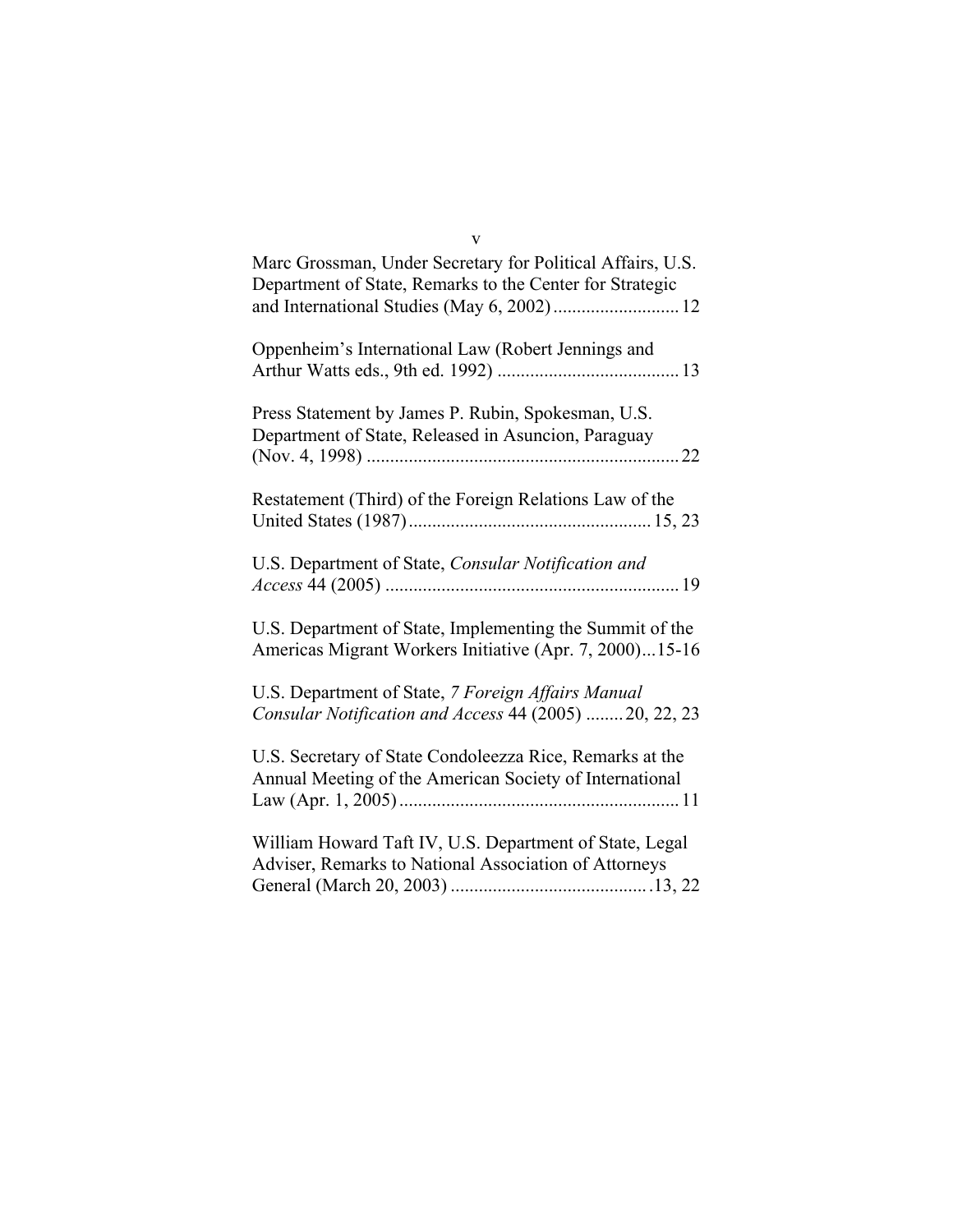### **INTEREST OF** *AMICI CURIAE*

This Brief of *Amici Curiae* is respectfully submitted in support of Petitioners by several organizations, including bar associations, human rights and civil rights organizations, and other legal groups.<sup>1</sup> Amici include: Amnesty International USA, Bar Human Rights Committee of England & Wales, Center for Justice & Accountability, The Constitution Project, Hispanic National Bar Association, Human Rights Advocates, Human Rights First, Human Rights Watch, League of United Latin American Citizens, Mexican American Bar Association, Mexican American Legal Defense and Educational Fund, Minnesota Advocates for Human Rights, and the Robert F. Kennedy Memorial Center for Human Rights.

Amnesty International USA is the U.S. section of Amnesty International, a Nobel Prize-winning organization with more than 1.8 million members, supporters and subscribers in over 150 countries and territories throughout the world. Amnesty International's mission is to undertake research and action focused on preventing and ending grave abuses of the rights to physical and mental integrity, freedom of conscience and expression, and freedom from discrimination, within the context of its work to promote all human rights. Amnesty International is privately funded and is independent of any political

<sup>&</sup>lt;sup>1</sup> *Amici Curiae* certify that this brief is filed with written consent of all parties, said consents having been lodged with the Court. Sup. Ct. R. 37.2(a). They also certify that no counsel for either party authored the brief in whole or in part and that no person or entity, other than *amici curiae*, their members, and their counsel, made any monetary contribution to the preparation or submission of this brief. Sup. Ct. R. 37.6.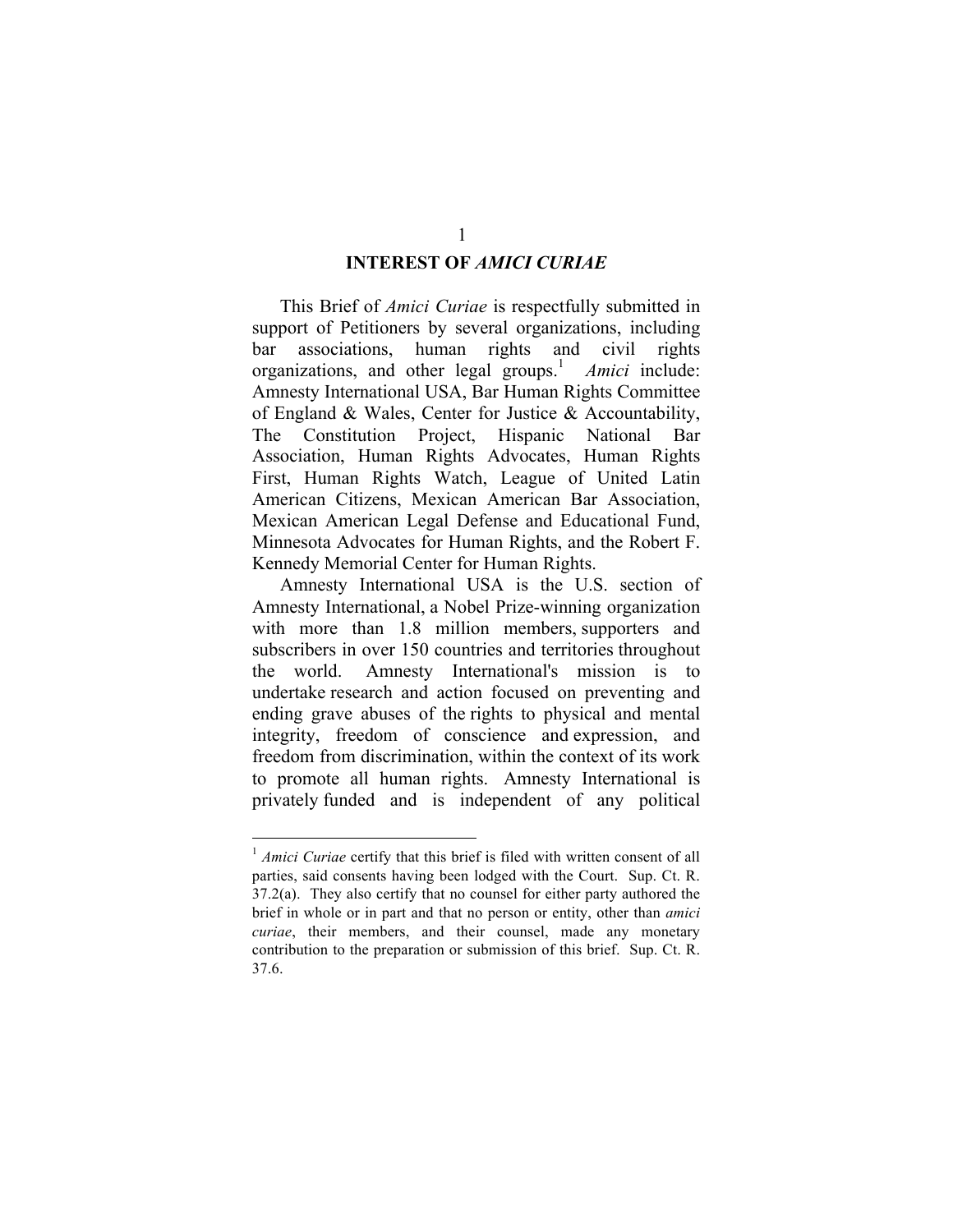ideology or economic interest. In line with the organization's international focus, Amnesty International USA joins this brief on matters of international law.

The Bar Human Rights Committee of England & Wales (BHRC) is an independent group of specialist advocates and experts who work on a voluntary basis to develop law and human rights protection throughout the world. BHRC objectives are: supporting and protecting lawyers and judges who are threatened or oppressed in their work; upholding the rule of law and internationally recognized human rights standards; furthering interest in and knowledge of human rights and the laws relating to human rights; advising, supporting and co-operating with other organizations and individuals working for human rights; and advising the Bar Council in connection with any human rights issue.

The Center for Justice & Accountability (CJA) is a nonprofit legal advocacy center that works to prevent torture and other severe human rights abuses around the world by helping survivors hold perpetrators accountable. CJA represents survivors and their families in actions for redress that call for the application of human rights standards under United States and customary international law.

The Constitution Project seeks consensus solutions to difficult legal and constitutional issues. It does this through constructive dialogue across ideological and partisan lines, and through scholarship, activism, and public education efforts. The Constitution Project has earned wide-ranging respect for its expertise and reports, including practical material designed to make constitutional issues a part of ordinary political debate. It has testified before federal and state legislative committees, and its work has been cited in numerous reports and studies by government agencies, the media, and law and policy organizations. The Constitution Project has released a report, *Mandatory Justice: The*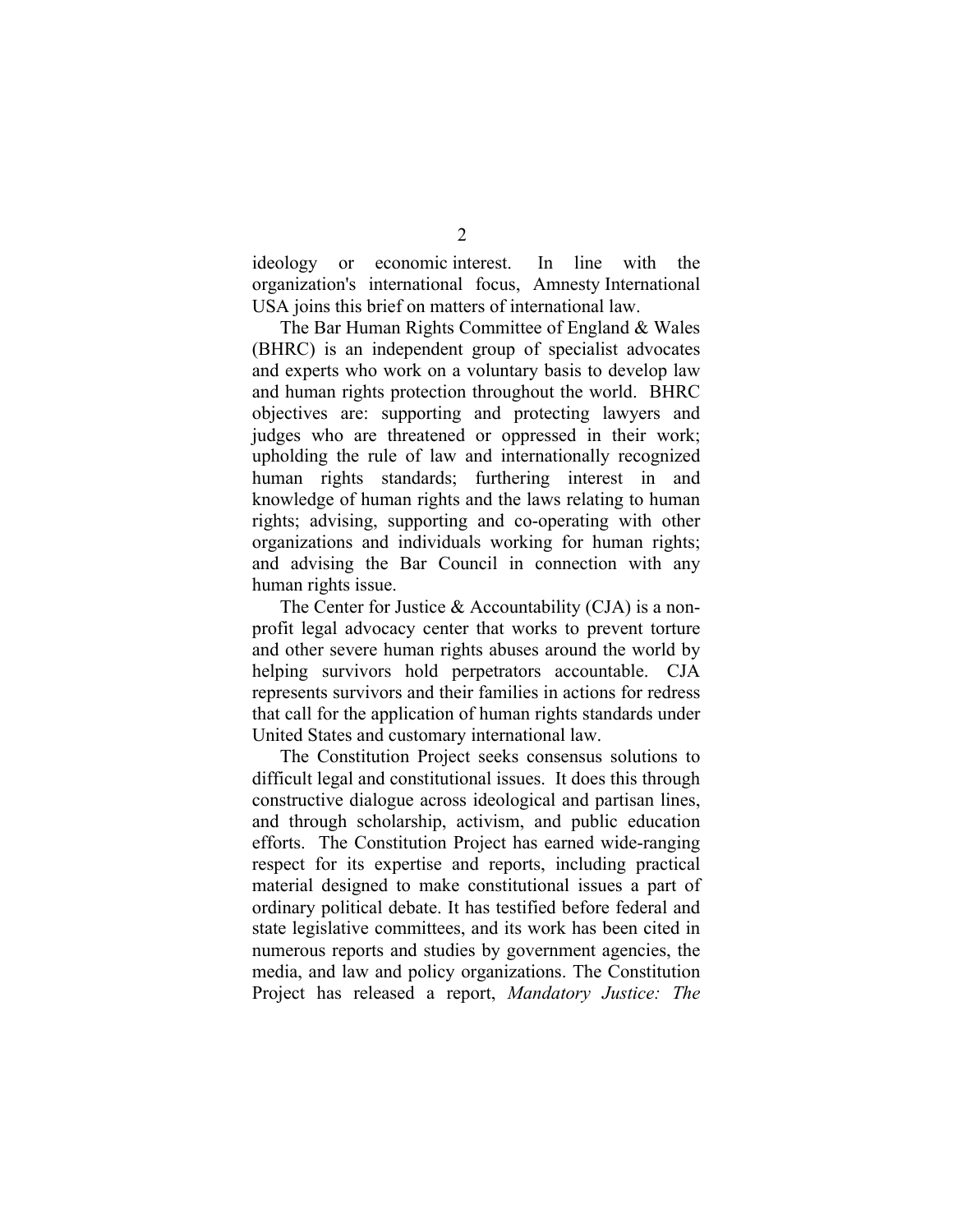*Death Penalty Revisited*, which recognizes the role of the Vienna Convention in protecting the rights of foreign nationals in capital cases. The Constitution Project recognizes the implications of this case for protecting these rights.

The Hispanic National Bar Association (HNBA) is a national non-profit association representing the interests of Hispanic American members of the legal community in the United States and Puerto Rico. Founded in 1972, HNBA now represents thousands of Hispanic Americans in the legal profession. Its primary objectives are to increase professional opportunities for Hispanics in the legal profession and to address issues of concern to the national Hispanic community. The HNBA is a member of the National Hispanic Leadership Agenda and also holds a seat in the American Bar Association House of Delegates. Proper application of Article 36 of the Vienna Convention is of particular interest to the HNBA, given its largely bilingual membership and its commitment to the rule of law. Its signatory representative was a participant in the Vienna Convention Discussion Group, which led to the decision of the Oregon Department of Justice to adopt new policies to improve compliance with the Convention, as noted in the letter of April 25, 2002 from the Deputy Attorney General to William Howard Taft IV, Legal Advisor in the United States Department of State.

Human Rights Advocates is a non-profit organization that provides education about the application of international human rights in both domestic and international fora. Its ultimate objective is to advance the cause of human rights so that basic protections are afforded to all individuals. Human Rights Advocates has appeared as *amicus curiae* before a number of U.S. courts including the United States Supreme Court, the Second, Fifth, Ninth, and Tenth Circuit Courts of Appeals, and the California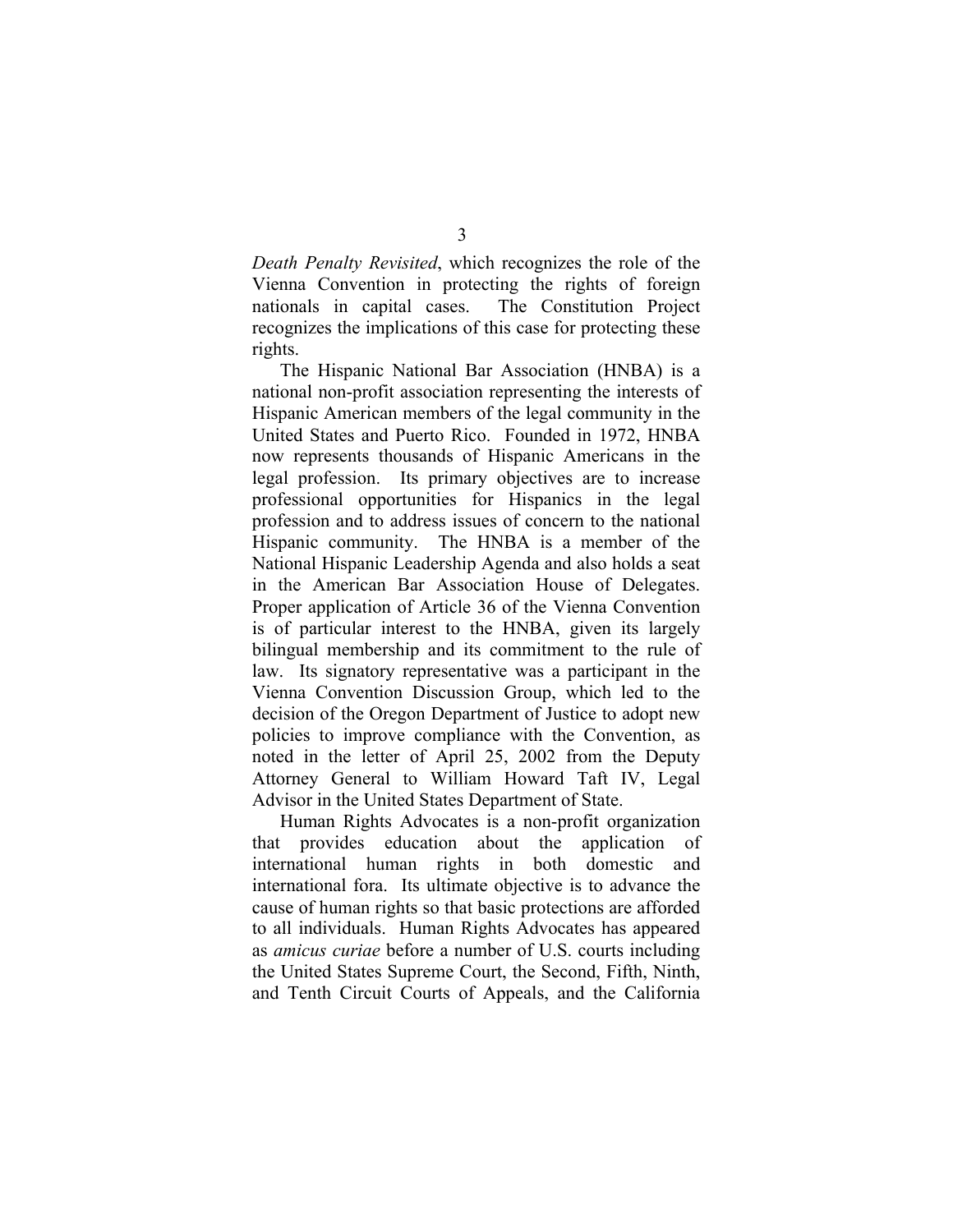Supreme Court. Human Rights Advocates also appears before international fora including the Inter-American Commission on Human Rights, the United Nations Commission on Human Rights, and the Sub-Commission on Prevention of Discrimination and Protection of Minorities.

Human Rights First works in the United States and abroad to create a more secure and humane world by advancing justice, human dignity, and respect for the rule of law. It protects refugees in flight from persecution and repression and in seeking legal relief in the United States; works to ensure that domestic legal systems incorporate stronger human rights protections; helps build a stronger international system of justice and accountability for the worst human rights crimes; works with and supports human rights activists who fight for basic freedoms and peaceful change at the national level; and promotes fair economic practices through stronger safeguards for workers' rights. Human Rights First has filed numerous *amicus* briefs before the U.S. Supreme Court and other U.S. courts and international bodies.

Human Rights Watch (HRW) is a non-profit organization established in 1978 that investigates and reports on violations of fundamental human rights in over 70 countries worldwide with the goal of securing the respect of these rights for all persons. It is the largest international human rights organization based in the United States. By exposing and calling attention to human rights abuses committed by state and non-state actors, HRW seeks to bring international public opinion to bear upon offending governments and others and thus bring pressure on them to end abusive practices. HRW has filed *amicus* briefs before various bodies, including U.S. courts and international tribunals.

The League of United Latin American Citizens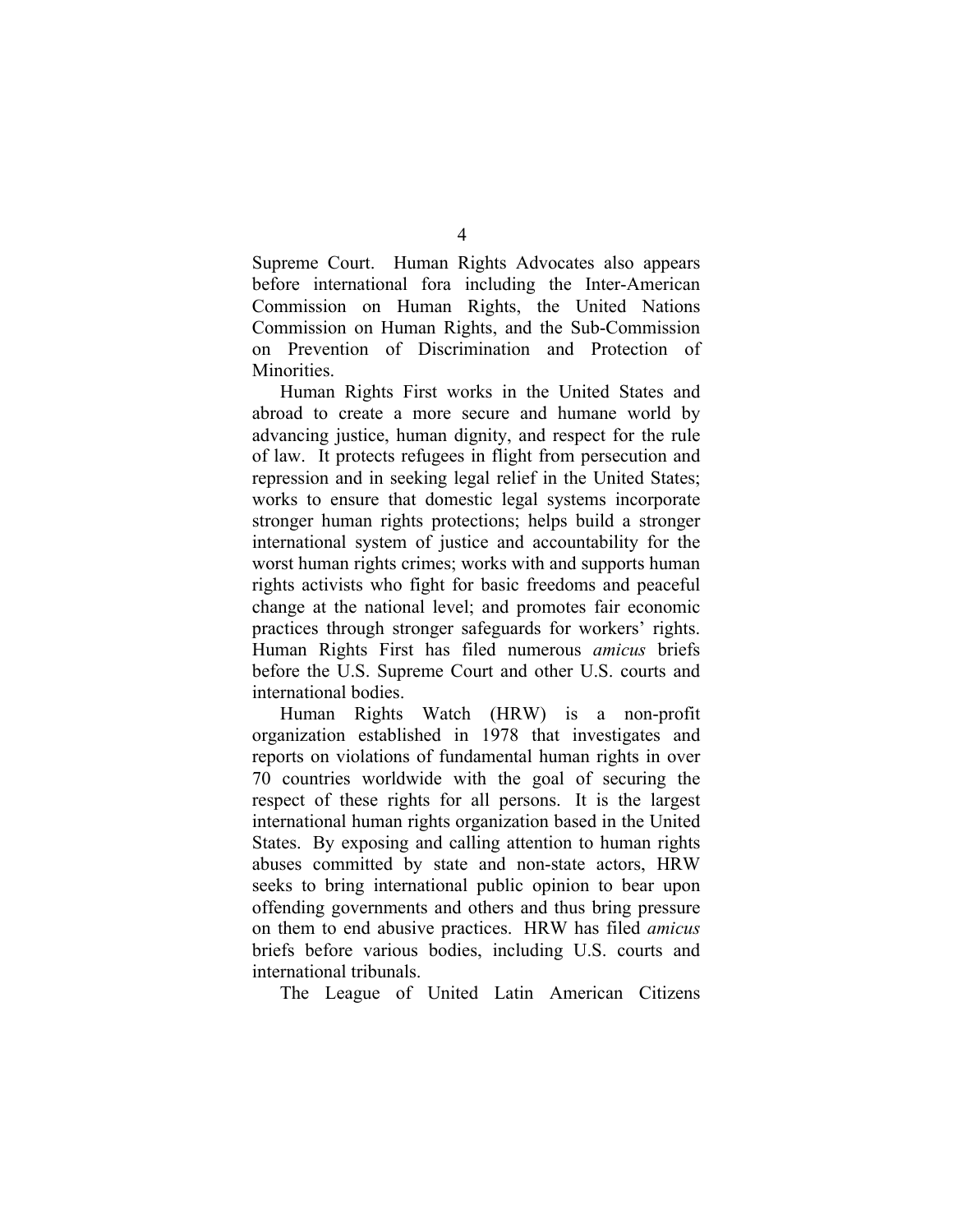(LULAC) is the largest and oldest Hispanic civil rights organization in the United States. With over 115,000 members in virtually every state of the nation, LULAC advances the economic condition, educational attainment, political influence, health, and civil rights of Hispanic Americans. For more than 75 years, LULAC's members have sought to ensure the civil rights of Hispanics throughout the United States and foster respect for the rule of law. We believe in the democratic principle of individual freedom and are obligated to promote, protect and assure the constitutional and statutory rights of all Hispanics, regardless of immigration status.

The Mexican American Bar Association (MABA) is one of the most prominent and largest Latino bar associations in Southern California and the nation. MABA is a volunteer entity, with its success resting on the commitment of its members and supporters. MABA members include over 800 attorneys, judges, politicians, and business people of various ethnic backgrounds. Aside from being pacesetters in their respective fields of law, MABA members maintain prominent roles in local government and in all media avenues such as radio, television and journalistic mediums. MABA is committed to the advancement of Latinos in the legal profession and the empowerment of the Latino community through service and advocacy.

The Mexican American Legal Defense & Educational Fund (MALDEF) is a national non-profit organization whose mission is to protect the civil rights of the more than 40 million Latinos living in the United States. Through its work, MALDEF recognizes the importance of ensuring that all foreign nationals are assured the rights afforded by law, including the right to confer with their native consulates.

Minnesota Advocates for Human Rights (Minnesota Advocates) is a volunteer-based non-profit organization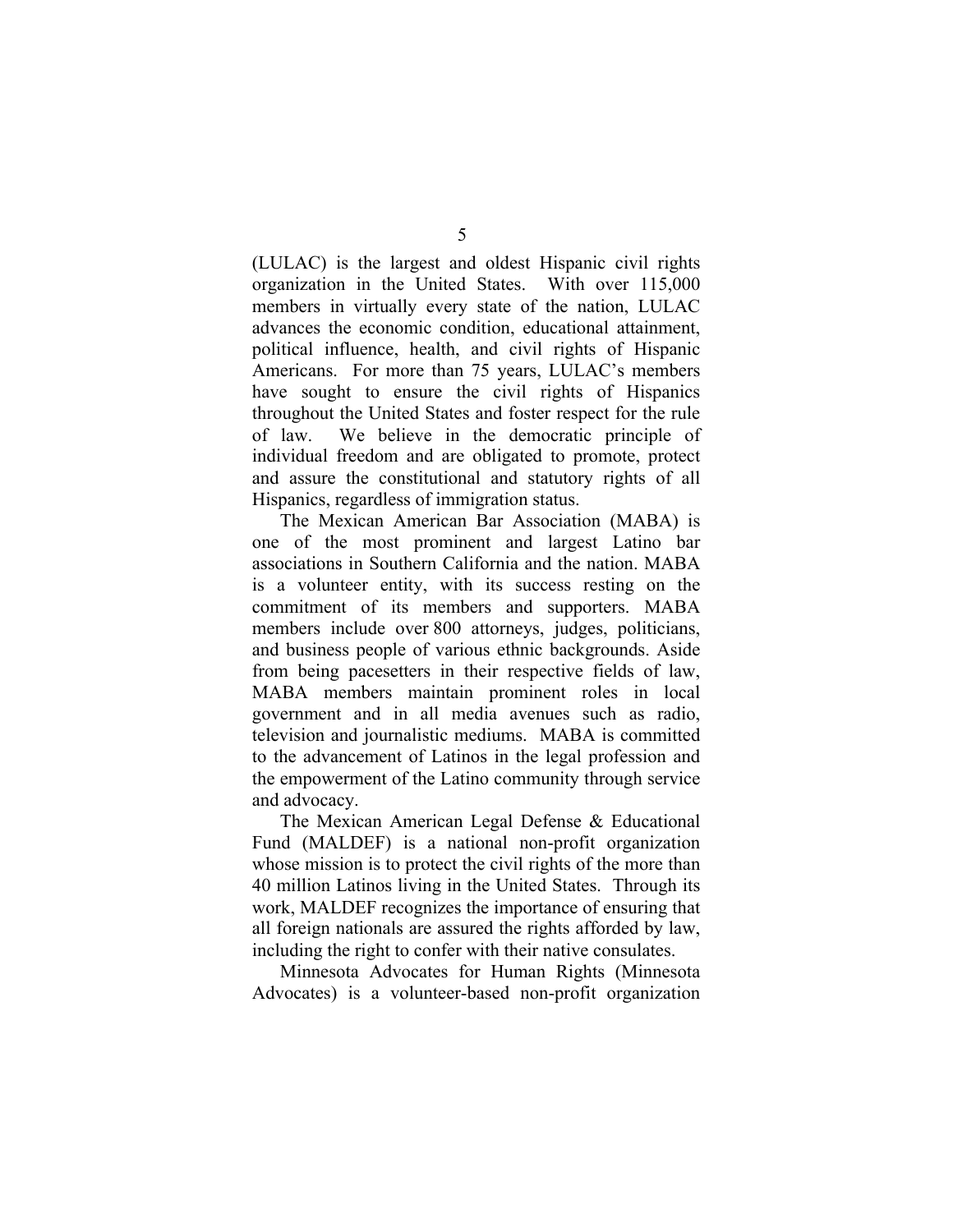committed to the impartial promotion and protection of international human rights standards and the rule of law. Minnesota Advocates conducts a broad range of innovative programs to promote human rights in the United States and around the world, including human rights monitoring and fact finding, direct legal representation, education and training, and publications. Minnesota Advocates has produced more than 50 reports documenting human rights practices in more than 25 countries; educated more than 10,000 students and community members on human rights issues; and provided legal representation to thousands of low-income individuals. Minnesota Advocates has previously submitted *amicus curiae* briefs in numerous cases, including cases before the Inter-American Court of Human Rights.

The Robert F. Kennedy Memorial Center for Human Rights (CHR) is a non-profit organization working to advance Robert F. Kennedy's vision of social justice by promoting the full spectrum of human rights throughout the world. The annual RFK Human Rights Award honors individuals who, at great risk, stand up to government oppression in the nonviolent pursuit of respect for human rights. The CHR develops and carries out projects, which enhance and complement the social change agendas of the laureates. Their work includes advocacy and legal projects with the U.S. and foreign governments, international agencies and other human rights organizations. The CHR has promoted the respect and implementation of the legal norms related to human rights at a domestic and international level, including cases before the International Labor Organization, the Inter-American Commission on Human Rights, and the World Bank Inspection Panel, encouraging both the U.S. and foreign governments to respect the human rights of their citizens and foreign nationals within their respective territories. These efforts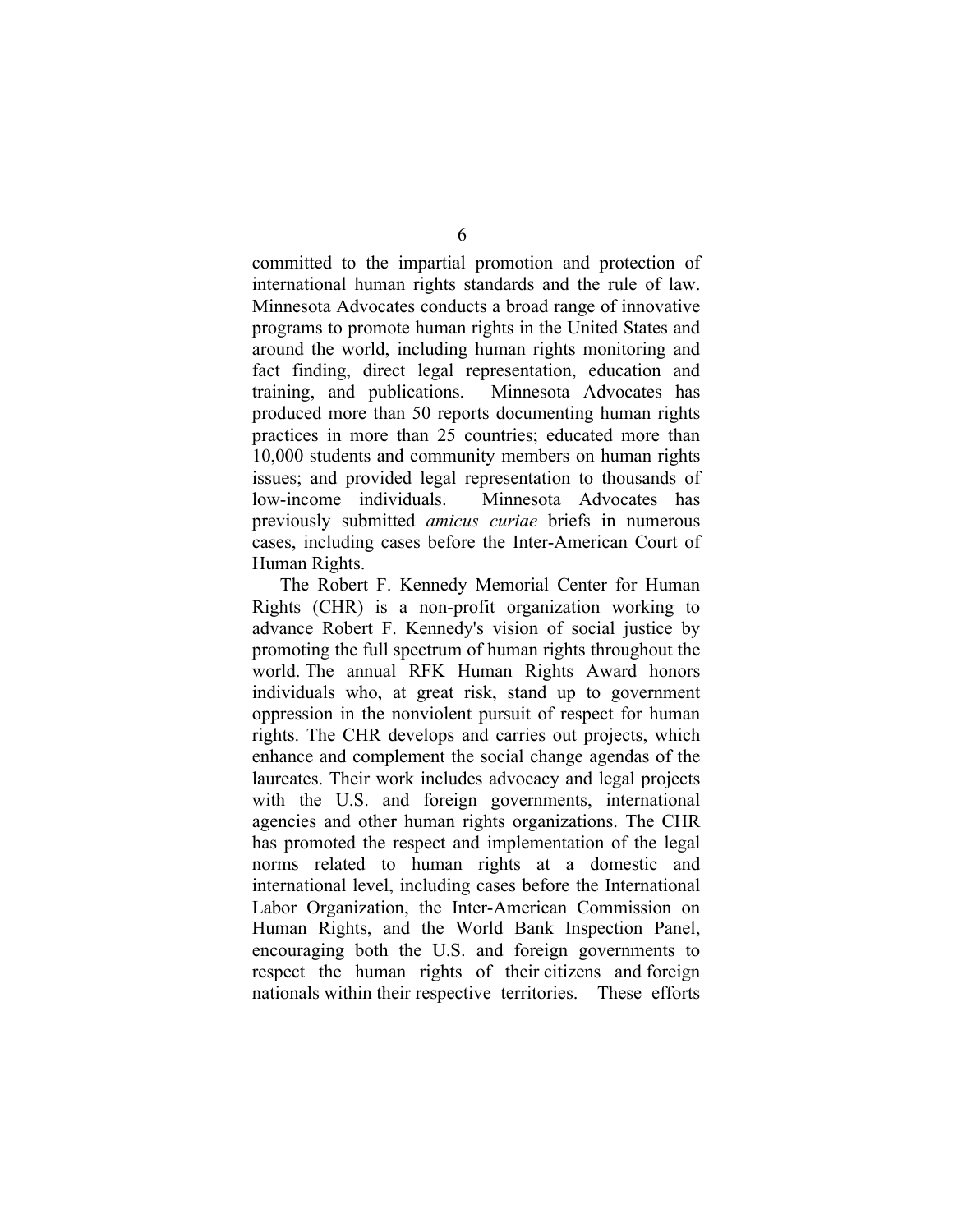will have little substance so long as the United States continues to ignore international law regarding the rights of foreign nationals in its territory.

Each of these organizations recognizes the importance of the rule of law and U.S. compliance with international law. *Amici* have observed firsthand the negative consequences that arise when federal, state, and local governments fail to comply with international law. Regrettably, such issues arise on an almost daily basis. While the United States has ratified the Vienna Convention on Consular Relations, *done* Apr. 24, 1963, 21 U.S.T 77, 596 U.N.T.S. 261 ("Vienna Convention"), state and local governments have failed to comply fully with its obligations. Noncompliance is compounded by the refusal of federal courts to provide meaningful review and reconsideration of Vienna Convention violations. Without appropriate guidance from this Court, state courts and lower federal courts will continue to disregard international law and U.S. treaty obligations as the Supreme Courts of Virginia and Oregon have done.

While *Amici* pursue and protect a wide variety of legal interests, they all share a deep commitment to the rule of law. Thus, the participation of *Amici* will assist this Court in understanding the negative implications and practical consequences of U.S. failure to comply with the Vienna Convention.

#### **SUMMARY OF ARGUMENT**

Long before these cases arose, the Executive and Legislative branches of the United States government made the policy choice entrusted to them by the United States Constitution to ensure reciprocal protection for U.S. citizens abroad by negotiating and ratifying the Vienna Convention. Article 36 of the Vienna Convention provides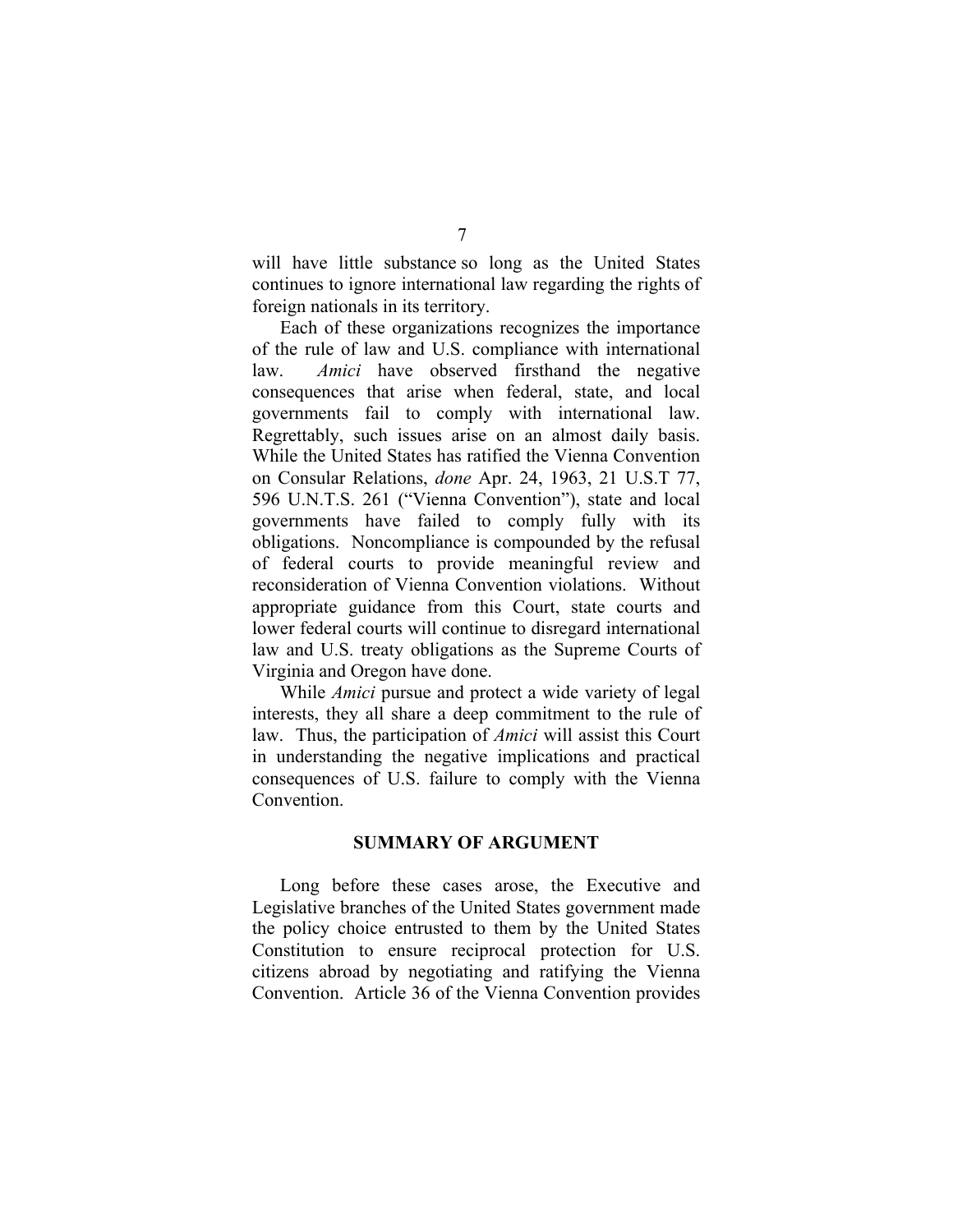that foreign nationals must be informed of their right to seek consular assistance when detained.<sup>2</sup> It is firmly established that Article 36 creates individual rights and that the United States is legally obligated to recognize these rights in its courts.

Respect for the rule of law is an essential component of U.S. foreign policy. Foreign governments expect, therefore, that the United States will comply with its obligations under the Vienna Convention, a duly ratified treaty. Indeed, it is in our national interest to do so. The Vienna Convention protects vulnerable migrants in our country. But it also protects U.S. citizens abroad, including tourists, business travelers, and military personnel. Failure to adhere to the obligations set forth in the Vienna Convention will undermine consular assistance in the United States and violations will inevitably be replicated abroad.

In *Bustillo v. Johnson*, No. 042023 (Va. March 7, 2005) and *State v. Sanchez-Llamas*, 108 P.3d 573 (Or. 2005), two state courts have completely disregarded the Vienna Convention. Quite simply, the failure of these courts to respect U.S. treaty obligations undermines the rule of law,

 <sup>2</sup> These branches also negotiated and ratified the related Optional Protocol to the Vienna Convention on Consular Relations Concerning the Compulsory Settlement of Disputes, *done* Apr. 24, 1963, 21 U.S.T. 77 ("Optional Protocol"). The Optional Protocol vests the International Court of Justice ("ICJ") with jurisdiction to resolve disputes over the interpretation and application of the Vienna Convention. Although the United States recently withdrew from the Optional Protocol, this withdrawal does not change the U.S. agreement to fulfill its obligations under the Vienna Convention. Nor does the U.S. decision to withdraw from the Optional Protocol change the U.S. position on the Vienna Convention itself: specifically, that the substantive guarantees of the Vienna Convention should be enforced by local, state, and federal authorities.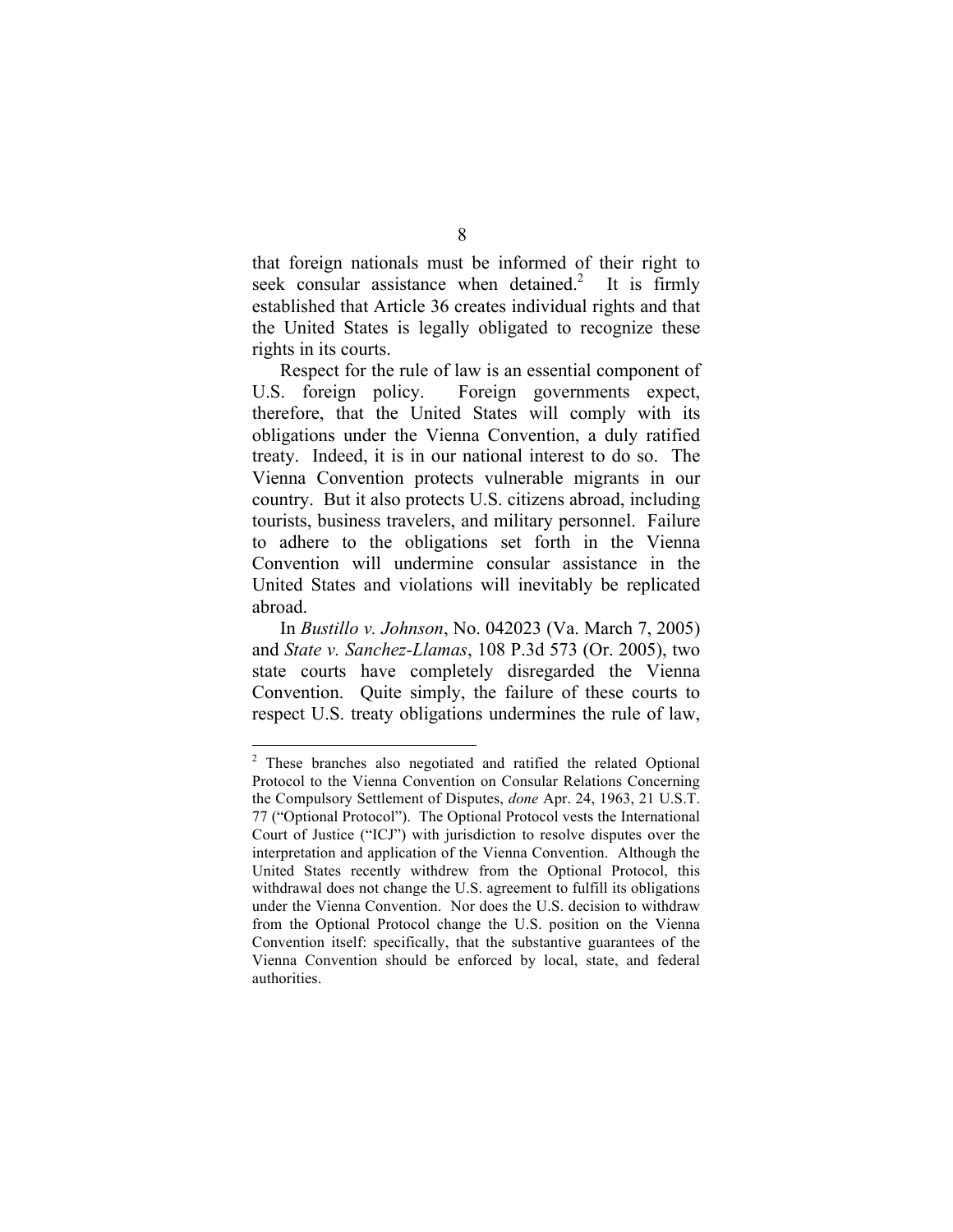long a central feature of U.S. foreign policy. These state court decisions also threaten the ability of consular officials to effectively protect the interests of their nationals. Because the protections afforded by the Vienna Convention are reciprocal in nature, noncompliance by the United States will be replicated abroad, harming the interests of U.S. citizens that travel and work around the world.

For these reasons, this Court should reverse the judgments of the Supreme Courts of Virginia and Oregon and grant relief that is consistent with the obligations set forth in the Vienna Convention and with the U.S. policy of promoting a unified rule of law that respects our international obligations.

#### **ARGUMENT**

## **I. RESPECT FOR THE RULE OF LAW IS AN IMPORTANT COMPONENT OF U.S. FOREIGN POLICY**

Throughout its history, the United States has consistently asserted that violations of international law have serious consequences for international order.<sup>3</sup> No less a realist than former Secretary of State Henry A. Kissinger

 $\frac{1}{3}$ <sup>3</sup> The United States has repeatedly asserted that international law is "the web of mutual obligation which binds us together . . . [and] shields us from chaos and from disorder." Memorial of United States of America, United States Diplomatic and Consular Staff in Tehran (United States v. Iran), 1982 I.C.J. Pleadings 228 (Dec. 29, 1979) (*quoting* Secretary of State Cyrus Vance, Remarks to U.N. Security Council). Moreover, the failure to redress violations of international norms "promotes repetition" of violations, eroding international order. Or. Arg. of United States, United States Diplomatic and Consular Staff in Tehran (United States v. Iran), 1982 I.C.J. Pleadings 255.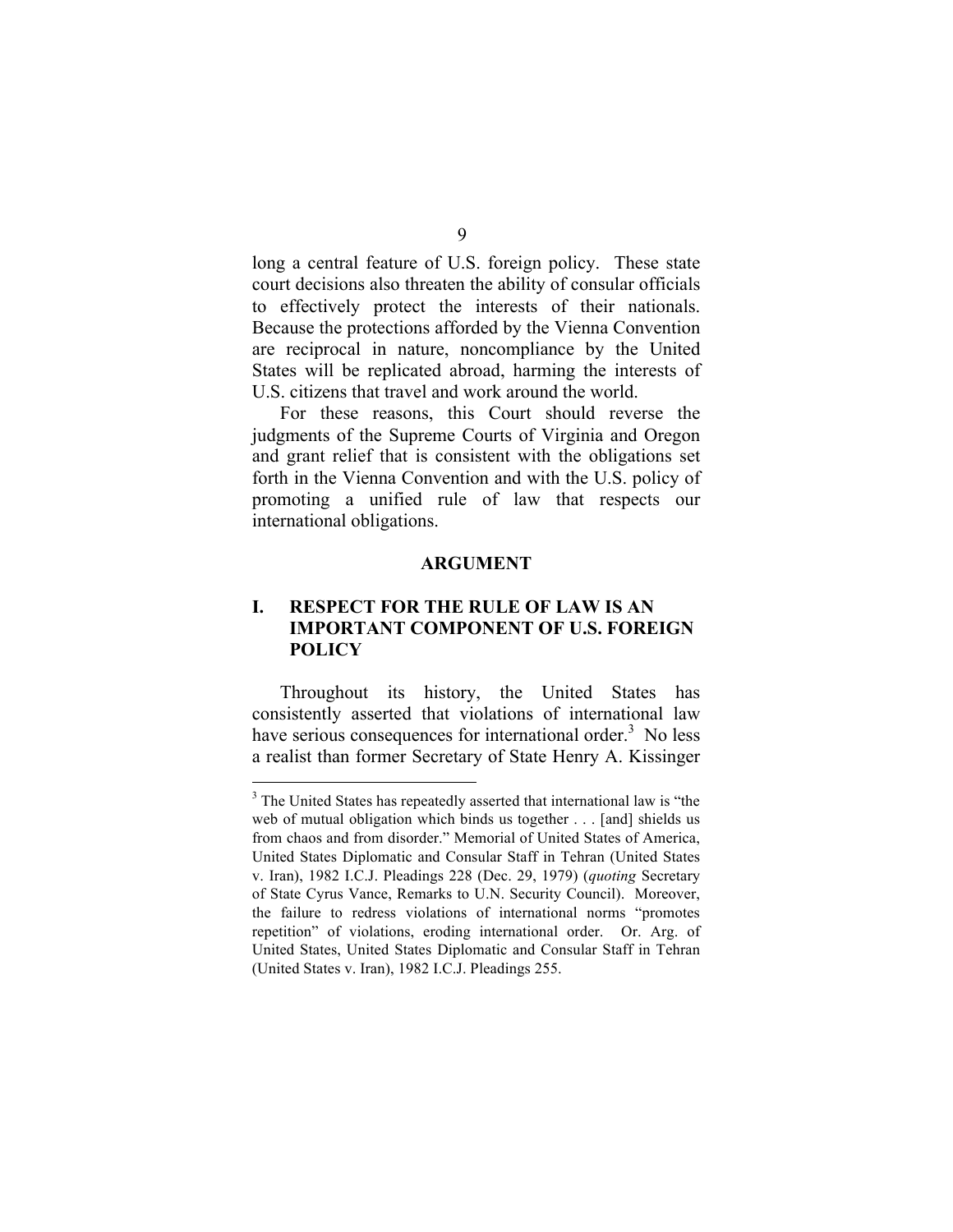has noted that "[t]he United States is convinced in its own interest that the extension of legal order is a boon to humanity and a necessity." Henry A. Kissinger, *International Law, World Order, and Human Progress*, 73 Dep't St. Bull., 353, 354 (Sept. 8, 1975). *See also* Charles N. Brower, Acting Department of State Legal Adviser, *International Law as an Instrument of National Policy*, 68 Dep't St. Bull., 644, 644 (May 21, 1973) ("States comply with [international] law . . . because it is politic to do so."); John Foster Dulles, Testimony Before Congress Regarding the Ratification of the U.N. Charter, *quoted in* Ambassador Madeleine K. Albright, *Enforcing International Law*, Speech Before the Philadelphia Bar Association at 9 (June 15, 1995), *at* http://dosfan.lib.uic.edu/ERC/law/ press statements/950615.html ("As a nation, we have, more than any other, striven for the supremacy of law as an expression of justice. Now, we are seeking to establish world order based on the assumption that the collective life of nations ought to be governed by law—law as formulated in the Charter of the U.N. and other international treaties, and law as enunciated by international courts.").

In addition, the United States has promoted respect for international law because it reflects important American values; "[i]t is a repository of our experience and our idealism." Kissinger, *supra*, at 354. Accordingly, U.S. administrations have repeatedly reaffirmed the commitment of the United States to honoring its international law obligations. *See, e.g.*, Madeleine K. Albright, *U.S. Efforts to Promote the Rule of Law*, Remarks at the Condon-Falkner Distinguished Lecture, University of Washington School of Law, *in* U.S. Dep't of St. Dispatch, Nov. 1998, at 6 ("Law is a theme that ties together the broad goals of our foreign policy."); Letter from President Ford to Seymour J. Rubin, *reprinted in* States-International Status, Attributes, and Types: Rights and Duties of States: Nonintervention in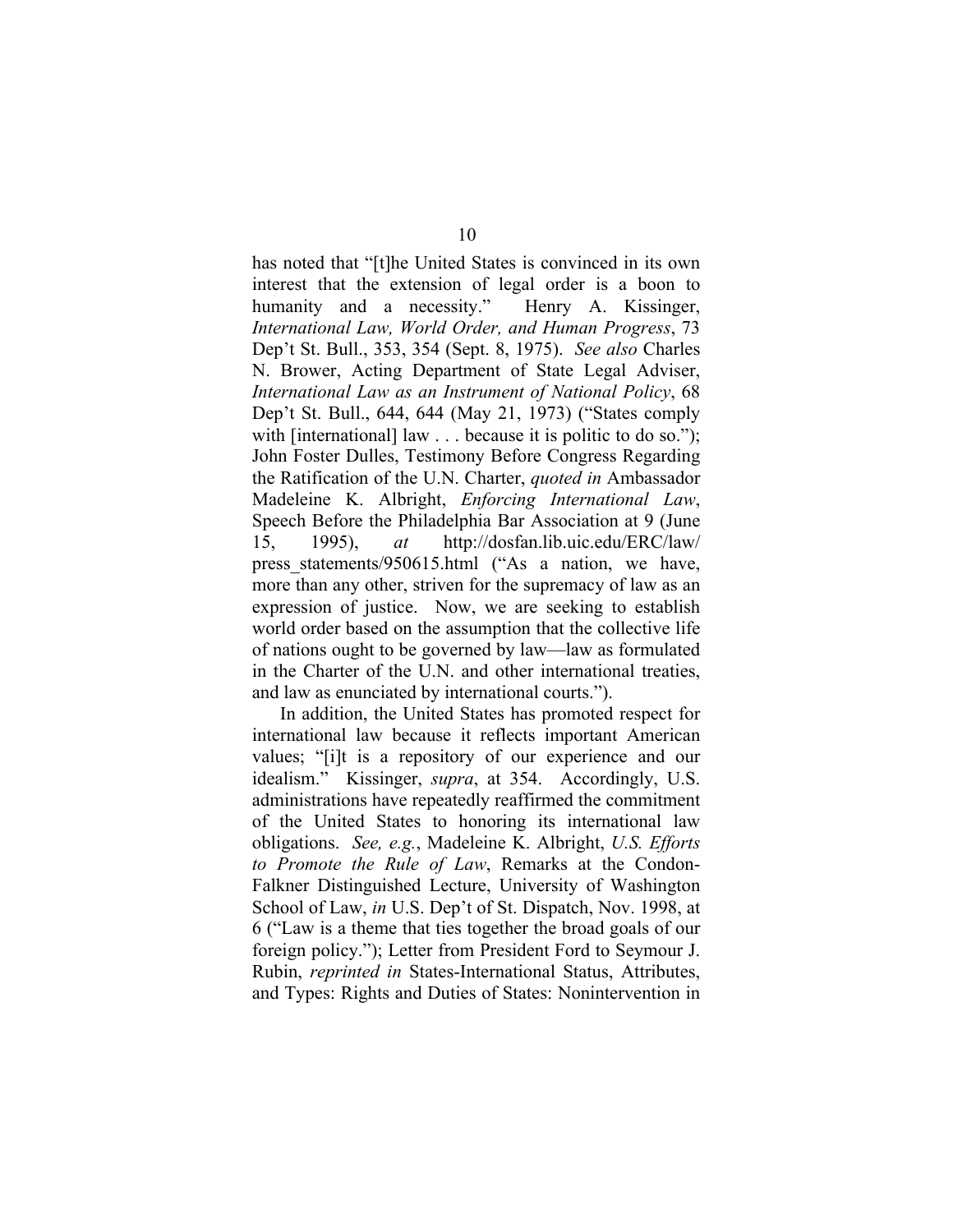Internal Affairs 1975 *Digest* § 1, at 16 ("It is my intention that the Government of the United States shall observe international law and endeavor to promote its strengthening in all areas to which it applies."); Kissinger, *supra*, at 362 ("[D]edication to international law has always been a central feature of our foreign policy.").

In recent years, the Bush administration has reaffirmed the important role that the rule of law plays in U.S. foreign policy. U.S. Secretary of State Condoleezza Rice has emphasized the importance of the rule of law in promoting stability and cooperation throughout the world:

> America is a country of laws. When we observe our treaty and other international commitments, our country -- other countries are more willing to cooperate with us and we have a better chance of persuading them to live up to their own commitments. And so when we respect our international legal obligations and support an international system based on the rule of law, we do the work of making the world a better place, but also a safer and more secure place for America.

U.S. Secretary of State Condoleezza Rice, Remarks at the Annual Meeting of the American Society of International Law (Apr. 1, 2005), *at* http://www.state.gov/secretary/rm/2005/44159.htm. Similarly, the U.S. Deputy Permanent Representative to the United Nations noted in remarks to the U.N. Security Council:

> [E]stablishing and maintaining the rule of law has been an enduring theme of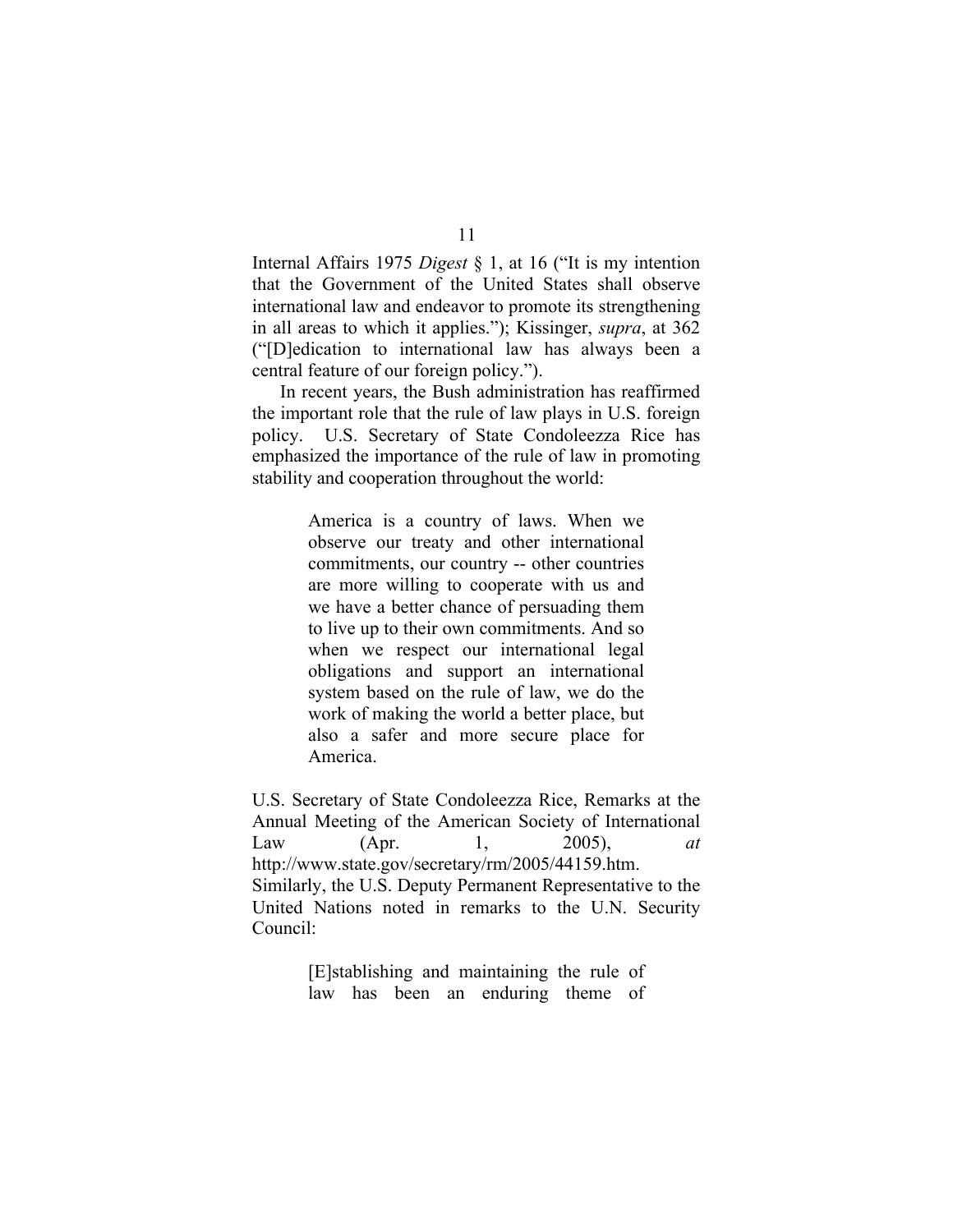American foreign policy for over two centuries. Notably, the U.S. Constitution specifically provides that treaties shall be the supreme law of the land. We therefore do not enter into treaties lightly because we believe the importance of the rule of law to a successful system of peace cannot be overstated.

Ambassador James B. Cunningham, United States Deputy Permanent Representative to the United Nations, Statement on Justice and the Rule of Law to the U.N. Security Council at 1 (Sept. 24, 2003), *at* http://www.un.int/usa/03\_147.htm. Thus, promotion of the rule of law historically has been a defining value of U.S. foreign policy and a key strategy for promoting peace and stability throughout the world.

> As a nation founded by law, the United States is the unflagging champion of the rule of law. By working together in support of the rule of law, we believe the international community can strengthen the peace and help conflict-ridden societies build a better future. For two hundred years, this has been our firm conviction and practice, and it will remain our first article of faith.

*Id*. at 2. *See also* Marc Grossman, Under Secretary for Political Affairs, U.S. Department of State, Remarks to the Center for Strategic and International Studies at 1 (May 6, 2002), *at* http://www.state.gov/p/9949.htm ("Let me get right to the point. . . . Here's what America believes in: We believe in justice and promotion of the rule of law.").

Foreign governments, therefore, expect that the United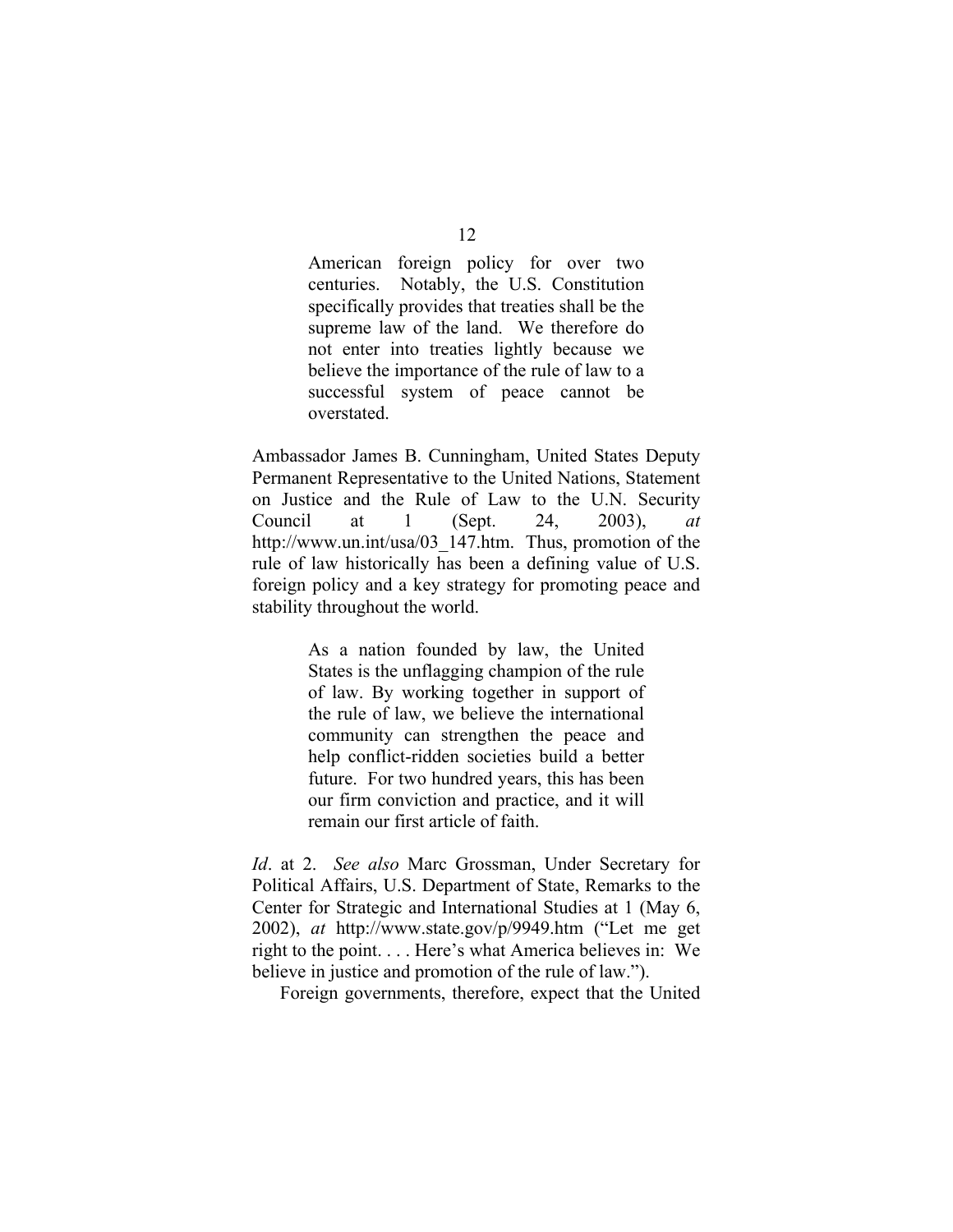States will be a leader in complying with the obligations set forth in the Vienna Convention. In so doing, it demonstrates to "the world that the United States does indeed take its international law responsibilities seriously." William Howard Taft IV, U.S. Department of State, Legal Adviser, Remarks to the National Association of Attorneys General at 5 (March 20, 2003), *at* http://usinfo.state.gov.

In sum, the interests of all persons – from foreign nationals in the United States to Americans abroad – are best served by adherence to the rule of law as embodied in the Vienna Convention. Failure to adhere to the rule of law would compromise this most American value and would undermine the work that *Amici* do.

## **II. THE CONSULAR ASSISTANCE PROVISIONS OF THE VIENNA CONVENTION ARE ESSENTIAL FOR PROTECTING THE RIGHTS OF FOREIGN NATIONALS**

Governments have long recognized the importance of consular relations. Luke Lee, Consular Law and Practice 3-7 (2d ed. 1991); Oppenheim's International Law 1132-34 (Robert Jennings and Arthur Watts eds., 9th ed. 1992); Constantin Economides, *Consuls*, *in* 1 Encyclopedia of Public International Law 770 (Rudolf Bernhardt ed. 1992). The Vienna Convention on Consular Relations, which was adopted in 1963 and has been ratified by 168 countries, has been referred to as "undoubtedly the single most important event in the entire history of the consular institution." Lee, *supra*, at 27.

The Vienna Convention defines and guarantees consular rights, privileges, and duties among signatory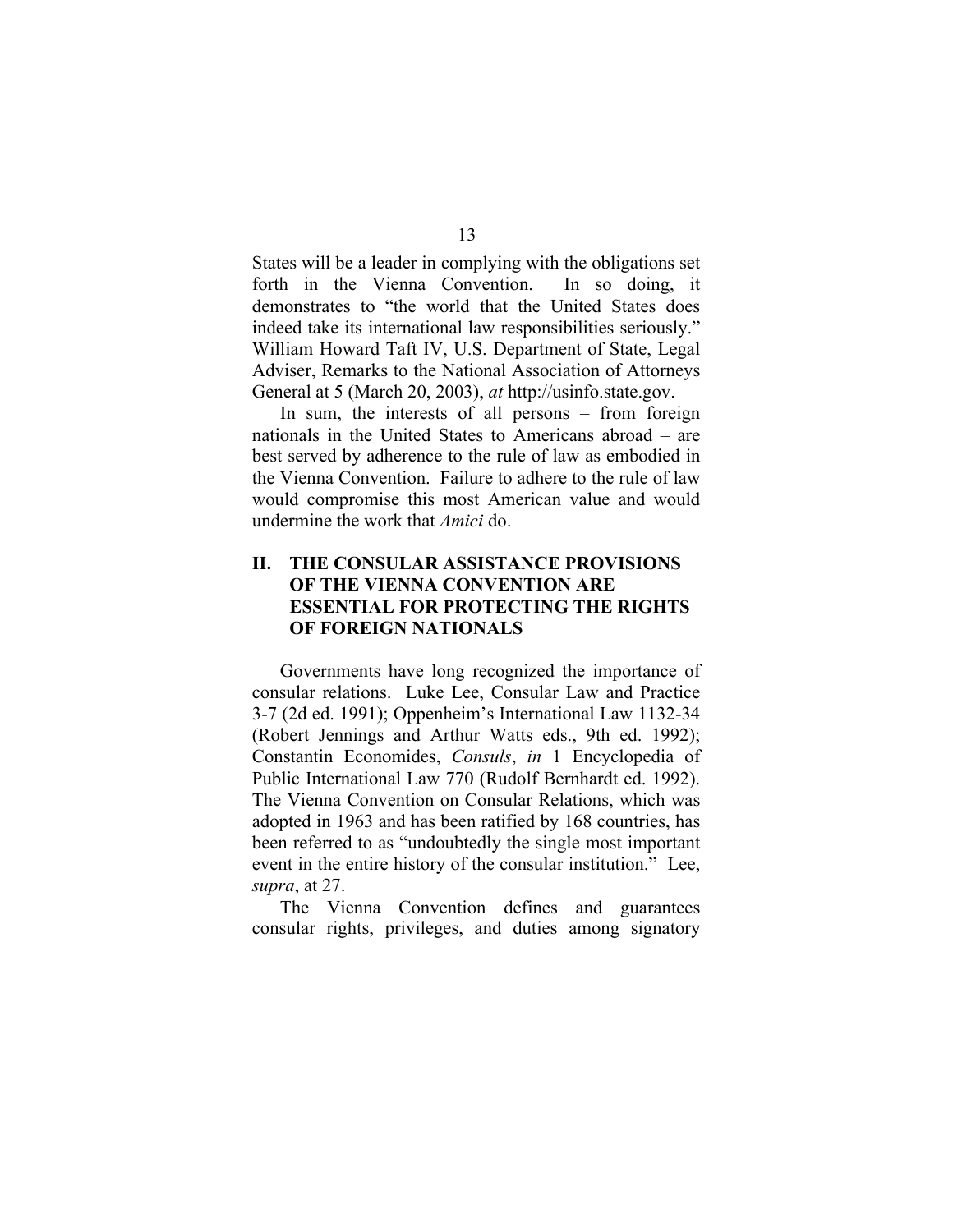states.<sup>4</sup> One of the most important responsibilities of consular officials is to protect their nationals. Accordingly, Article 36(1)(a) provides that consular officials shall be free to communicate with, and have access to, their nationals at all times. Foreign nationals shall have the same freedom of communication and access to consular officials. A particularly sensitive issue arises when a foreign national is detained by law enforcement officials. In these cases, Article 36(1)(b) of the Vienna Convention provides that law enforcement officials of signatory states must notify detained foreign nationals that they have a right to communicate with, and have access to, their consular officials. If the detained national makes such a request, the appropriate consular post must be notified. In addition, Article 36(1)(c) grants consular officials the right to visit, converse and correspond with detained foreign nationals and to arrange for their legal representation. Finally, Article 36(2) provides that the laws and regulations of each signatory state must enable full effect to be given to these rights. In sum, Article 36 of the Vienna Convention serves two broad goals. Through consular assistance, foreign nationals can gain a greater awareness of the nature and scope of the legal proceedings that affect them. At the same time, consular assistance allows foreign governments to monitor the safety and fair treatment of their nationals in such proceedings.

 <sup>4</sup> Article 5 of the Vienna Convention lists a number of consular functions. These cover a wide variety of responsibilities, including: furthering the development of commercial, economic, cultural and scientific relations between signatory states; issuing passports and travel documents; serving as a notary and civil registrar; and transmitting judicial documents or executing letters rogatory or commissions to take evidence.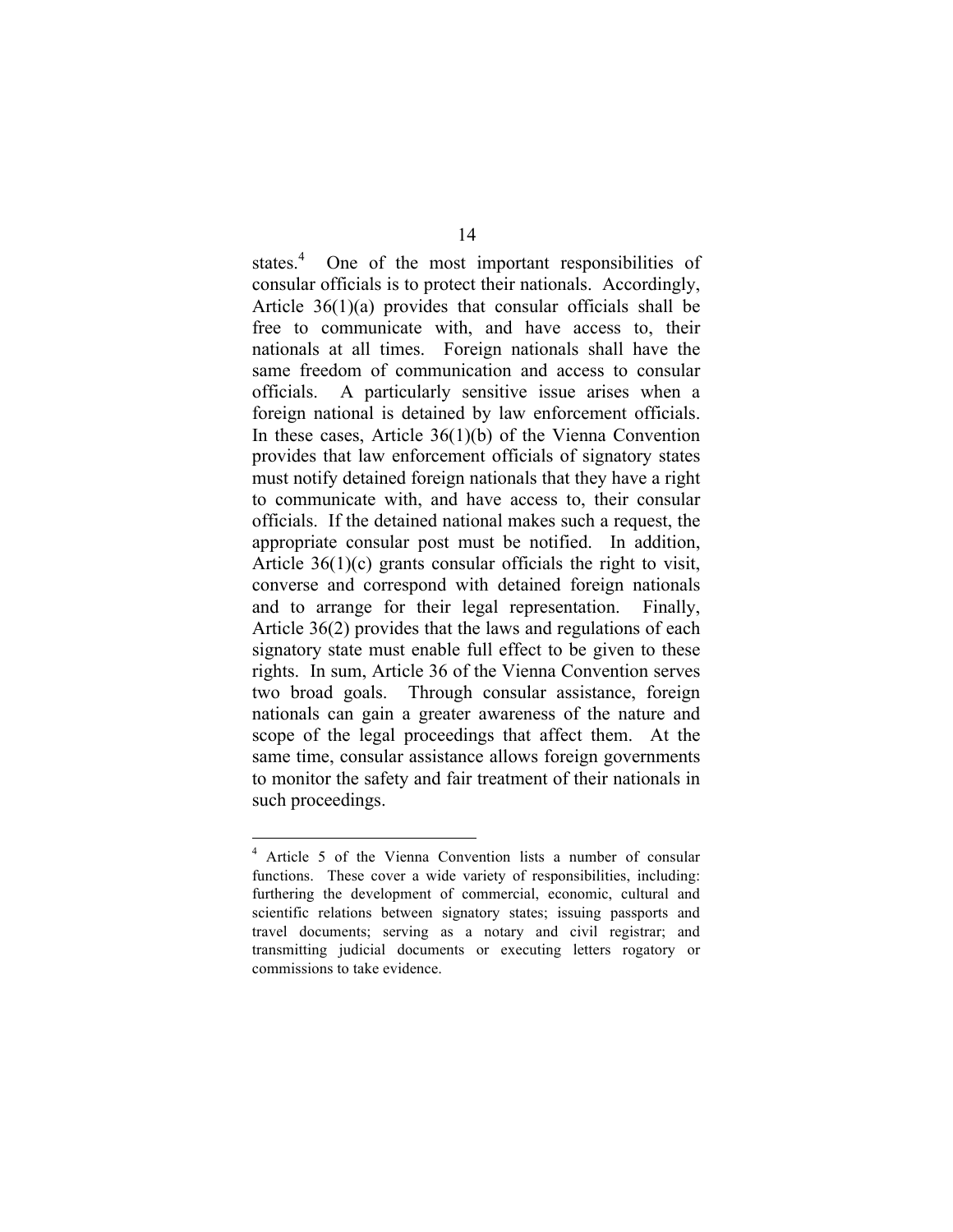It is essential to recognize the purpose of consular assistance when interpreting Article  $36<sup>5</sup>$  Foreign nationals are at a distinct disadvantage when detained by law enforcement officials.<sup>6</sup> Indeed, migrants are a particularly vulnerable group.<sup>7</sup> They may have a poor command of the

<sup>6</sup> *See*, *e.g.*, Amnesty International, United States of America: Osvaldo Torres, Mexican National Denied Consular Rights, Scheduled to Die (Apr. 2, 2004), *available at* http://web.amnesty.org/library/Index/ENGAMR510572004. ("A primary task of all consuls is to render assistance to their citizens abroad and to see that they receive fair, equal and humane treatment while in custody. Consular access and assistance are indispensable whenever foreign nationals face prosecution and incarceration under local legal systems, especially when a death sentence may result. Timely consular intervention ensures that foreign detainees understand their legal rights and have the means to mount a proper defence.").

 $<sup>5</sup>$  It is a fundamental canon of interpretation that "[a]n international</sup> agreement is to be interpreted in good faith in accordance with the ordinary meaning to be given to its terms in their context and in the light of its object and purpose." Restatement (Third) of the Foreign Relations Law of the United States § 325(1) (1987). *See also* Norfolk Southern Ry. v. James N. Kirby, Pty Ltd., 125 S. Ct. 385, 397 (2004) *citing* Green v. Biddle 21 U.S. 1, 89 (1823) ("[W]here the words of a law, treaty, or contract, have a plain and obvious meaning, all construction, in hostility with such meaning, is excluded.").

 $\frac{7}{7}$  Unsurprisingly, agreements concerning the rights of migrants emphasize the significance of consular assistance. For example, the International Convention on the Protection of the Rights of All Migrant Workers and Members of Their Families, *entered into force* Dec. 18, 1990, art. 16(7) (Dec. 18, 1990), requires that consular notification information be provided to a migrant worker or a member of his or her family when arrested or detained in other manner. Significantly, the provision is almost identical to Article 36 of the Vienna Convention. *See also* U.S. Department of State, Implementing the Summit of the Americas Migrant Workers Initiative (Apr. 7, 2000) ("[T]he United States takes the position that all foreign nationals are entitled to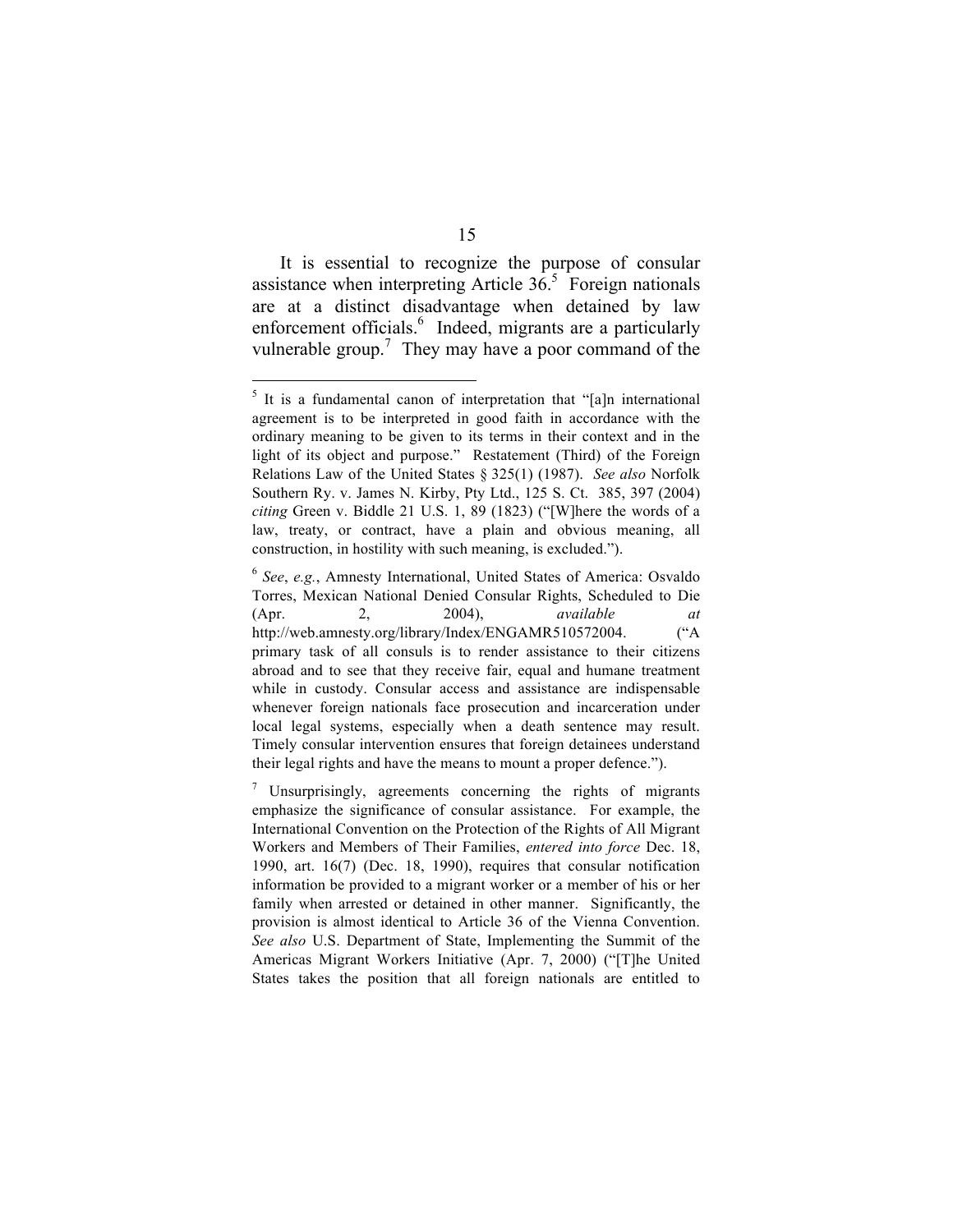English language and will likely be unfamiliar with the U.S. criminal justice system. Their understanding of the entire criminal process, including the role of law enforcement officials, public defenders, and judges, may be profoundly influenced by experiences in their countries of origin. Accordingly, consular officials act as a cultural bridge to foreign nationals. While consular officials do not provide legal advice, they provide foreign nationals with critical information that allows them to understand any legal advice provided by defense attorneys. Thus, consular assistance is fundamentally and qualitatively distinct from assistance provided by defense counsel.

In light of these considerations, it is not surprising that the International Court of Justice has indicated that Article 36 creates individual rights and that signatory states must protect these rights.<sup>8</sup> On two occasions, the ICJ has definitively interpreted the Vienna Convention in cases involving foreign nationals who were not informed of their right to seek consular assistance in the United States.<sup>9</sup> See *LaGrand Case* (F.R.G. v. U.S.) 2001 I.C.J. 104 (June 27) ("*LaGrand*"); *Case Concerning Avena and Other Mexican Nationals* (Mex. v. U.S.), 2004 I.C.J. (March 31) ("*Avena*").

consular notification and access, regardless of their visa or immigration status in the United States. Thus 'illegal' aliens have the same rights to consular assistance as do 'legal' aliens. There is no reason, for purposes of consular notification, to inquire into a person's legal status in the United States.").

 $\overline{a}$ 

<sup>8</sup> To reiterate, the U.S. decision to withdraw from the Optional Protocol has no bearing on the ICJ's authoritative and binding interpretations of the Vienna Convention.

<sup>9</sup> The opinions of the International Court of Justice are available at www.icj-cij.org.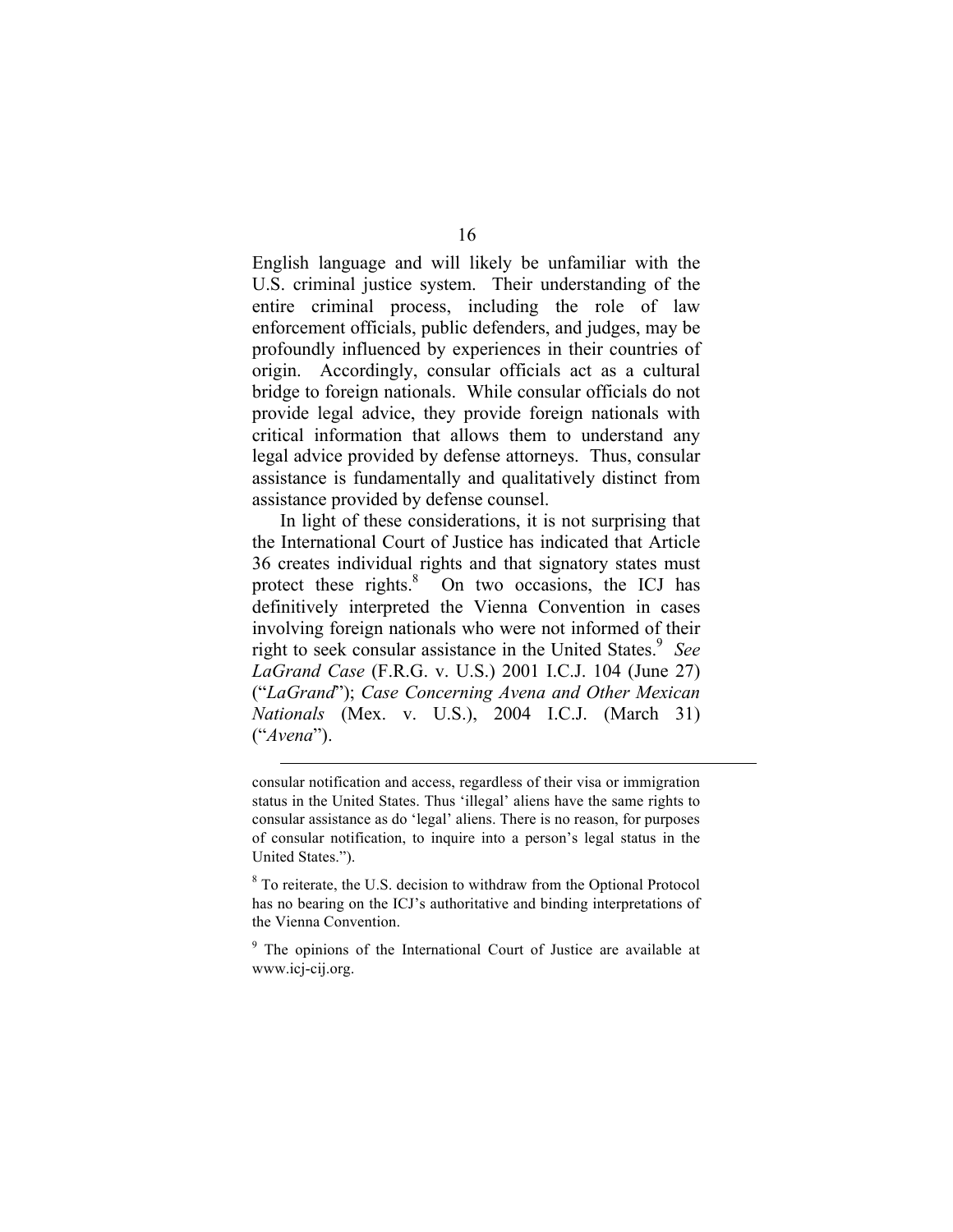17

In June 2001, the ICJ considered the Vienna Convention in an action filed by Germany against the United States. *LaGrand*, *supra*. In *LaGrand*, the ICJ held that Article 36(1) of the Vienna Convention creates individual rights and the clarity of these provisions "admits of no doubt." *LaGrand*, para. 77. The ICJ went on to find that the United States had violated those rights and that procedural default rules could not be used to bar a defendant from making a Vienna Convention claim. *Id*. para. 91.

In March 2004, the ICJ considered the Vienna Convention in an action filed by Mexico against the United States. *Avena*, *supra*. In *Avena*, the ICJ affirmed that the Vienna Convention creates individual rights. *Avena*, para. 40. It then held that the United States violated the rights of fifty-one Mexican nationals. *Id*., para. 153. To remedy these violations, the ICJ ruled that the United States must provide "by means of its own choosing, review and reconsideration of the convictions and sentences of the Mexican nationals" and take into account the rights set forth in Article 36 as well as relevant portions of the *Avena*  judgment. *Id.*, para. 153(9). The ICJ specified that review and reconsideration must be effective and provide "a procedure which guarantees that full weight is given to the violation of the rights set forth in the Vienna Convention, whatever may be the actual outcome of such review and reconsideration." *Id*., para. 139. The ICJ also reaffirmed that the procedural default rule cannot be used to preclude a defendant from raising a Vienna Convention violation. *Id*., para. 134. Application of procedural default rules would effectively nullify the right to review and reconsideration as mandated by the ICJ. Significantly, the ICJ stated that its conclusions applied to all foreign nationals subject to similar situations in the United States.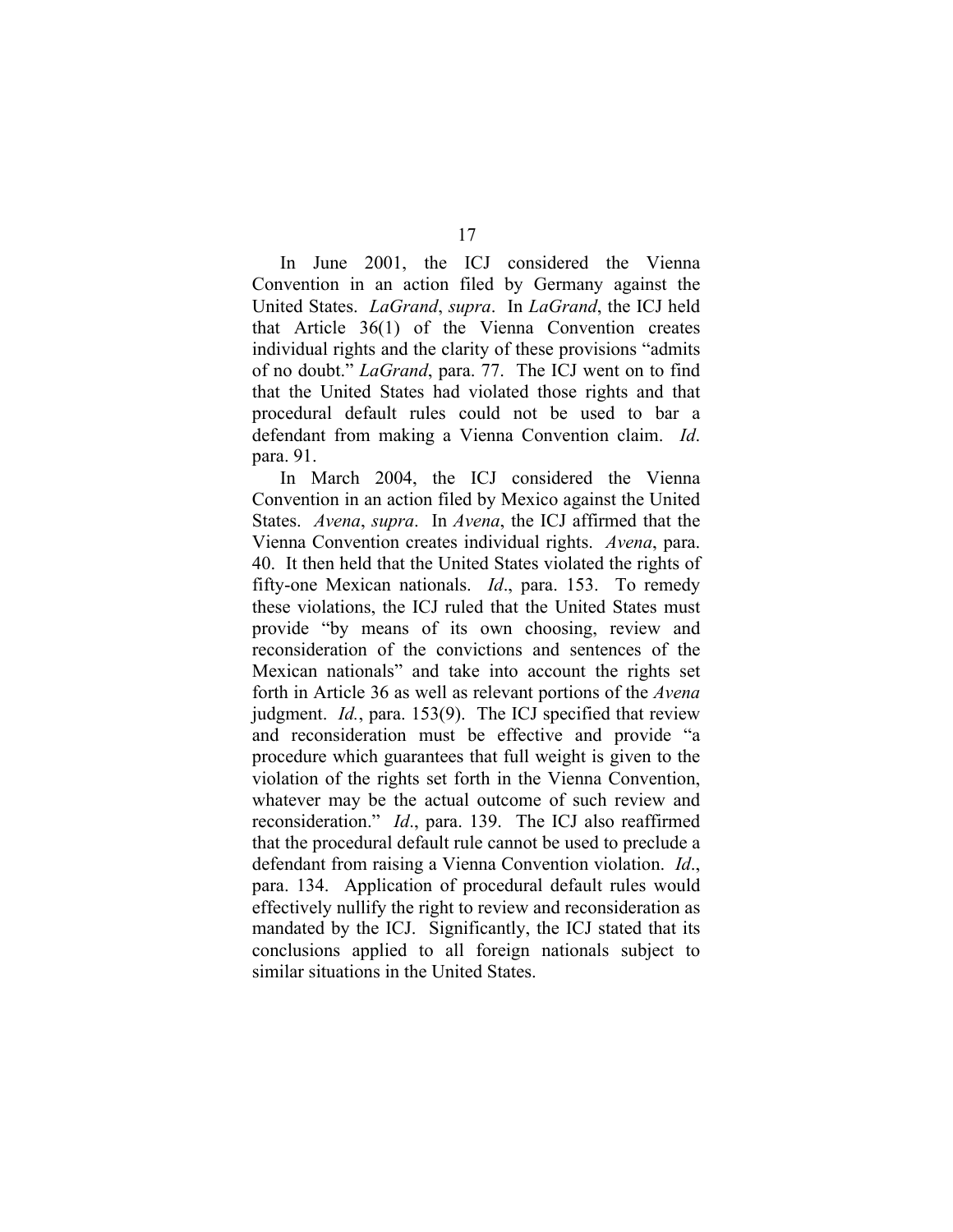To avoid any ambiguity, it should be made clear that, while what the Court has stated concerns the Mexican nationals whose cases have been brought before it by Mexico, the Court has been addressing the issues of principle raised in the course of the present proceedings from the viewpoint of the general application of the Vienna Convention, and there can be no question of making an *a contrario* argument in respect of any of the Court's findings in the present Judgment. In other words, the fact that in this case the Court's ruling has concerned only Mexican nationals cannot be taken to imply that the conclusions reached by it in the present Judgment do not apply to other foreign nationals finding themselves in similar situations in the United States.

#### *Id.*, para. 151.

In sum, the Vienna Convention is essential for protecting the rights of foreign nationals. As a signatory to the Vienna Convention, the United States is obligated to protect these rights. But this has not occurred.

## **III. FAILURE TO COMPLY WITH THE VIENNA CONVENTION WILL UNDERMINE CONSULAR ASSISTANCE IN THE UNITED STATES AND VIOLATIONS WILL BE REPLICATED ABROAD**

Over thirty years ago, the United States, through the power granted to its Executive and Legislative branches of government by the United States Constitution, made the policy choice to sign and ratify the Vienna Convention,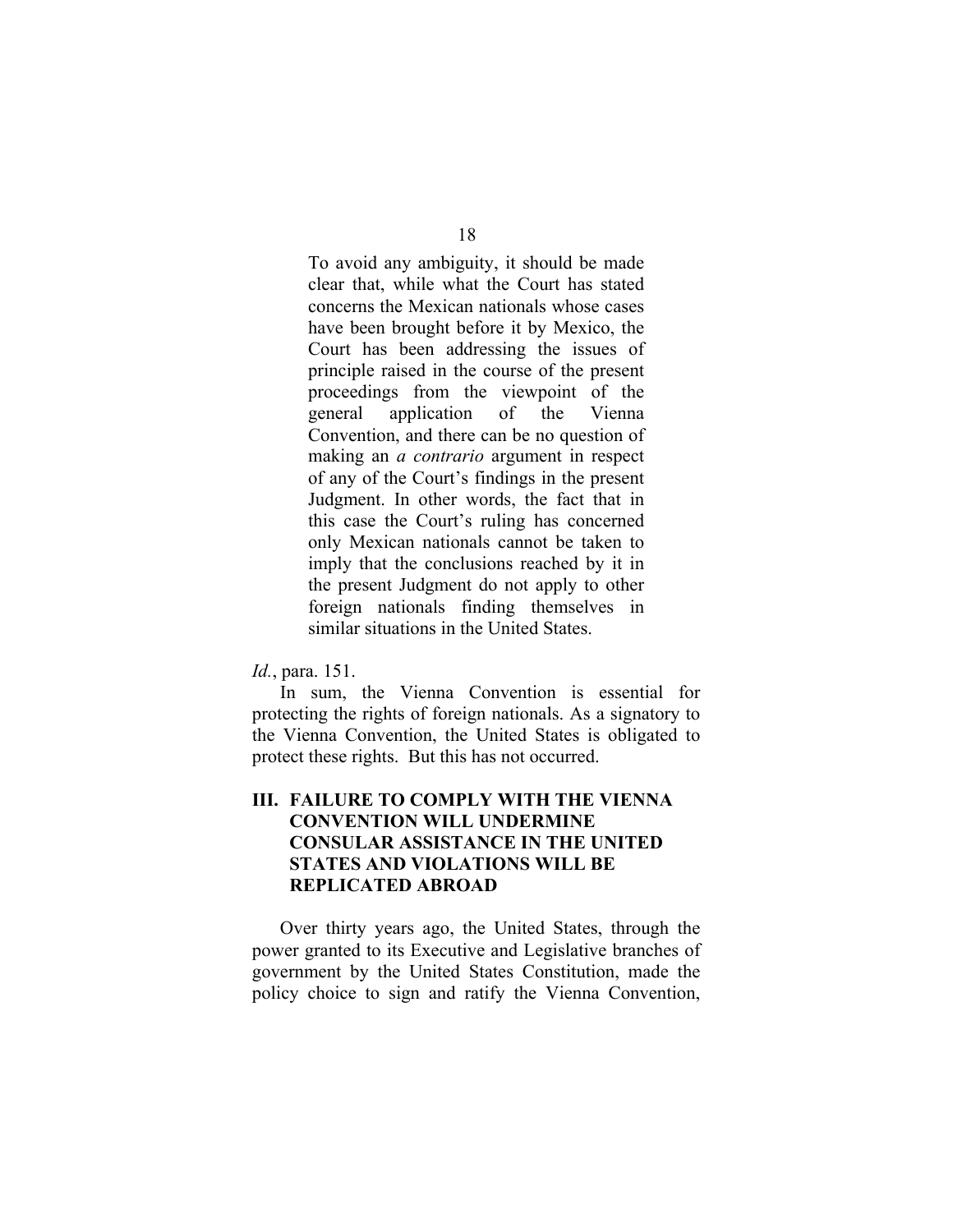making it and its attendant provisions the supreme law of the land. *See* U.S. Const. art. II, § 2, cl. 2 & art. VI, cl. 2.

On April 24, 1963, the United States signed the Vienna Convention. The Senate subsequently approved the Vienna Convention on October 22, 1969, and it was formally ratified on November 12, 1969. The instrument of ratification was deposited on November 24, 1969, and it entered into force for the United States on December 24, 1969. As the U.S. State Department has indicated, the Vienna Convention creates obligations that are binding on federal, state, and local governments. *See* U.S. Dep't of St., *Consular Notification and Access* 44 (2005), *available at* http://travel.state.gov/pdf/CNA\_book.pdf. 10

The consular posts of governments throughout the world, including those of the United States, follow a settled body of procedures to implement the rights afforded by the Vienna Convention for their respective nationals detained abroad. In the event a national is arrested or otherwise detained within a foreign country, Paragraph 1 of Article 36 of the Vienna Convention sets out that "consular offices shall have the right to visit a national . . . who is in prison, custody or detention, to converse and correspond with him and to arrange for his legal representation." Vienna

<sup>&</sup>lt;sup>10</sup> The United States became obligated to comply with the Vienna Convention immediately upon ratification, and no implementing legislation was necessary. Upon submitting the Vienna Convention to the Senate, the Executive branch stated that the treaty was "entirely self-executive [sic] and does not require any implementing or complementary legislation." S. Exec. Rep. No. 91-9, 91st Cong., 1st Sess. at 2 & 5 (1969) (appendix) (statement by J. Edward Lyerly, Deputy Legal Adviser). More recently, the U.S. State Department has indicated that "[i]mplementing legislation is not necessary . . . because executive, law enforcement, and judicial authorities can implement these obligations through their existing powers." Consular Notification and Access, *supra*, at 44.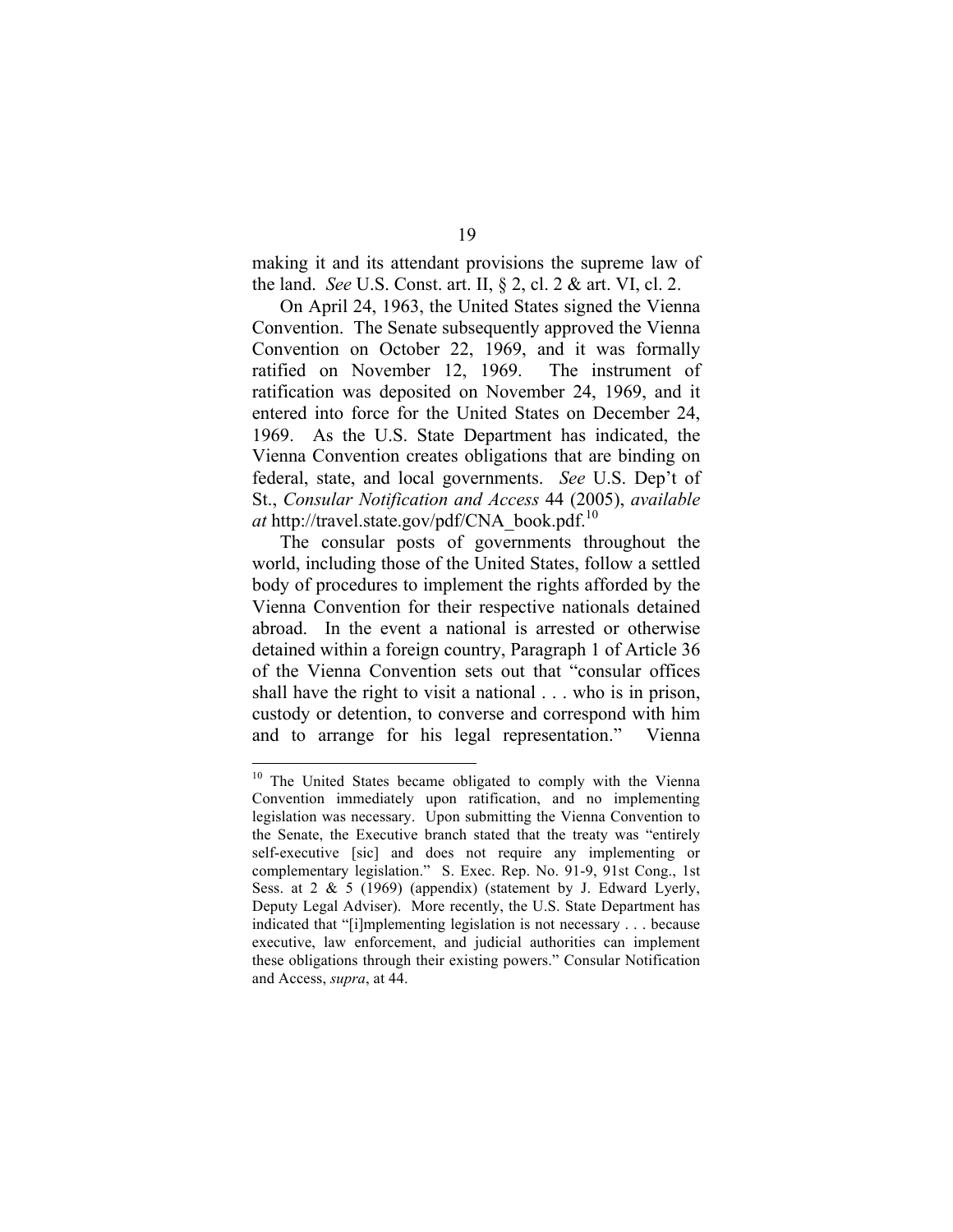Convention, art. 36, para. 1(c).

All U.S. Foreign Service posts are instructed to ensure that the protections of the Vienna Convention are provided to U.S. citizens abroad. *See* U.S. Dep't of St., 7 *Foreign Affairs Manual*, *available at* http://travel.state.gov/pdf/CNA\_book.pdf. As our consular officials are informed, "[f]ew of our citizens need that assistance more than those who have been arrested in a foreign country or imprisoned in a foreign jail." *Id*. § 412 (Sept. 1, 2004). U.S. policy includes the prompt delivery of key information to detained individuals after their arrest. These materials include information regarding judicial procedures the individual is likely to experience, § 415.3 (Sept. 1, 2004), and tailored lists of lawyers with details including languages spoken and specialties. *Id.*, § 415.4 (Sept. 1, 2004); § 991 (Aug. 30, 1999); § 992 (Aug. 30, 1994). Under the State Department's *Foreign Affairs Manual*, consular officers are expected "to be particularly active in, and to fully engage in, the [detained individual's] case during the often-lengthy pretrial period." *Id.*, § 432 (Aug. 26, 2004). The *Foreign Affairs Manual* also indicates that consular officers should frequently visit detained nationals to "monitor whether attorneys retained by U.S. inmates are in contact with them and rendering them appropriate and adequate counsel and other legal services" as well as to "keep prisoners updated on any developments that may relate to their cases such as information obtained from defense counsels, prosecutors, [and] judges." *Id.*, § 433.1 (Aug. 26, 2004). These practices continue into the appellate stage, where U.S. policy instructs consular officers to continue providing appropriate services, including acting as a liaison to the detained individual's attorney and judicial authorities. *Id.*, § 454 (Oct. 28, 2004).

U.S. consular posts are not unique in the services they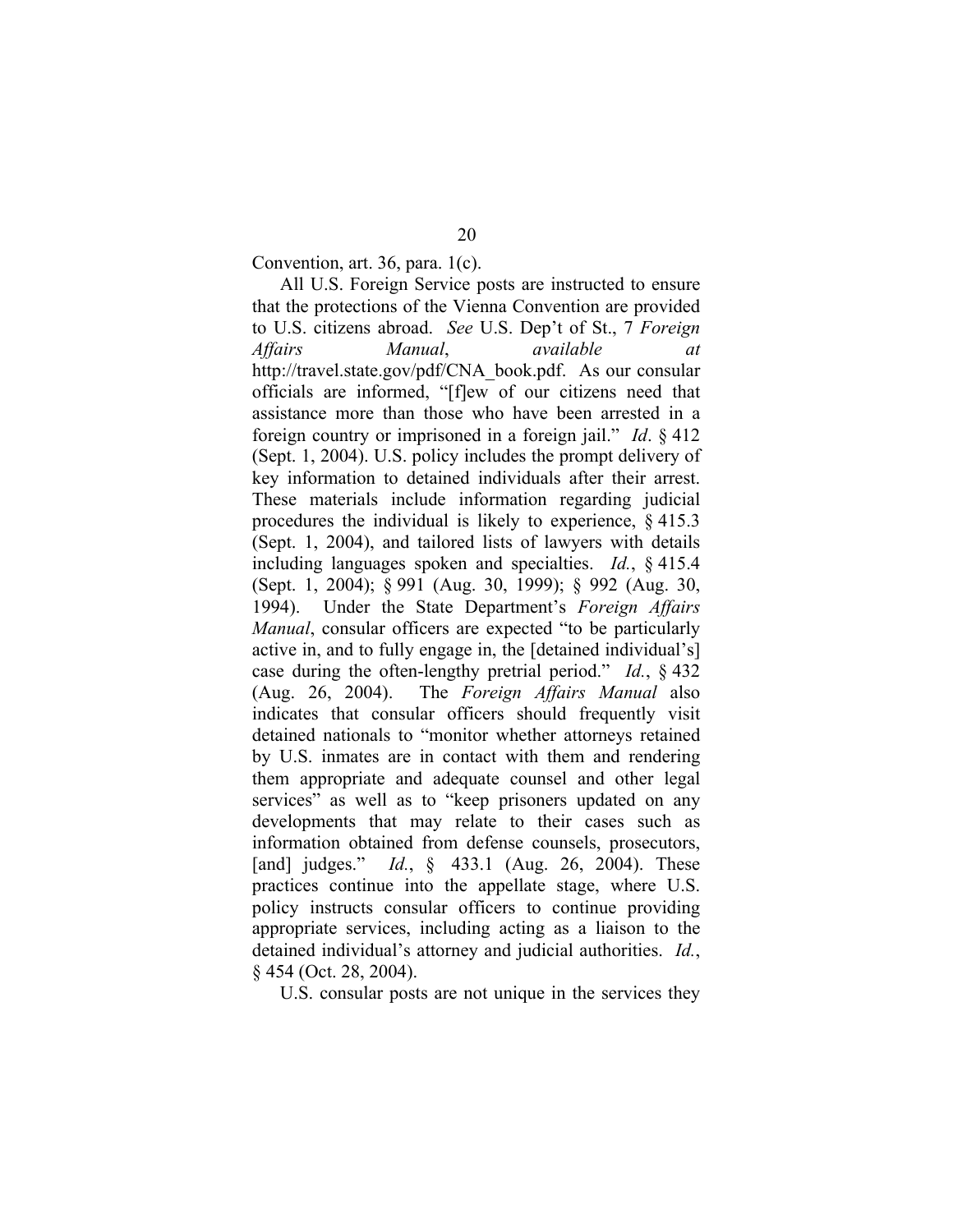provide. For example, Mexican consular officials offer specific assistance to Mexican nationals detained in the United States. *See Torres v. Oklahoma*, No. PCD-04-442, at 10 (Okla. Crim. App. May 13, 2004) (Chapel, J., specially concurring). Pursuant to Mexico's procedures, "[c]onsular officials monitor defense counsel's efforts, speak regularly with defense counsel, the defendant and his family, and attend court proceedings." *Id.* (Chapel, J., specially concurring). Consular officials also assist in gathering evidence and providing funds for experts, investigators, DNA testing, and jury consultants. *See id.* at 10-11 (Chapel, J., specially concurring). The Mexican government also "obtains and provides official documents from institutions in Mexico such as schools and hospitals, searches for criminal records, and assists attorneys traveling in Mexico with logistical support, translators, and witness identification and preparation." *Id.* at 11 (Chapel, J., specially concurring).

If U.S. courts fail to honor the Vienna Convention, the procedures developed by foreign governments to assist and protect the rights of their citizens are of little benefit. These same rights afforded by the Vienna Convention to Americans abroad would also be jeopardized. The protections of the Vienna Convention are reciprocal in nature, and U.S. noncompliance will inevitably be replicated abroad. This basic feature of international law – its reciprocal nature – is recognized and accepted by the United States.<sup>11</sup> The U.S. Legal Adviser has acknowledged the reciprocal nature of the Vienna Convention:

<sup>&</sup>lt;sup>11</sup> As the U.S. government has repeatedly asserted "[r]eciprocity . . . underlies all relations between nations." Brief of the United States at 17 n.11, *Boos v. Barry*, 485 U.S. 312 (1988) (arguing that special security restrictions around foreign embassies were justified as a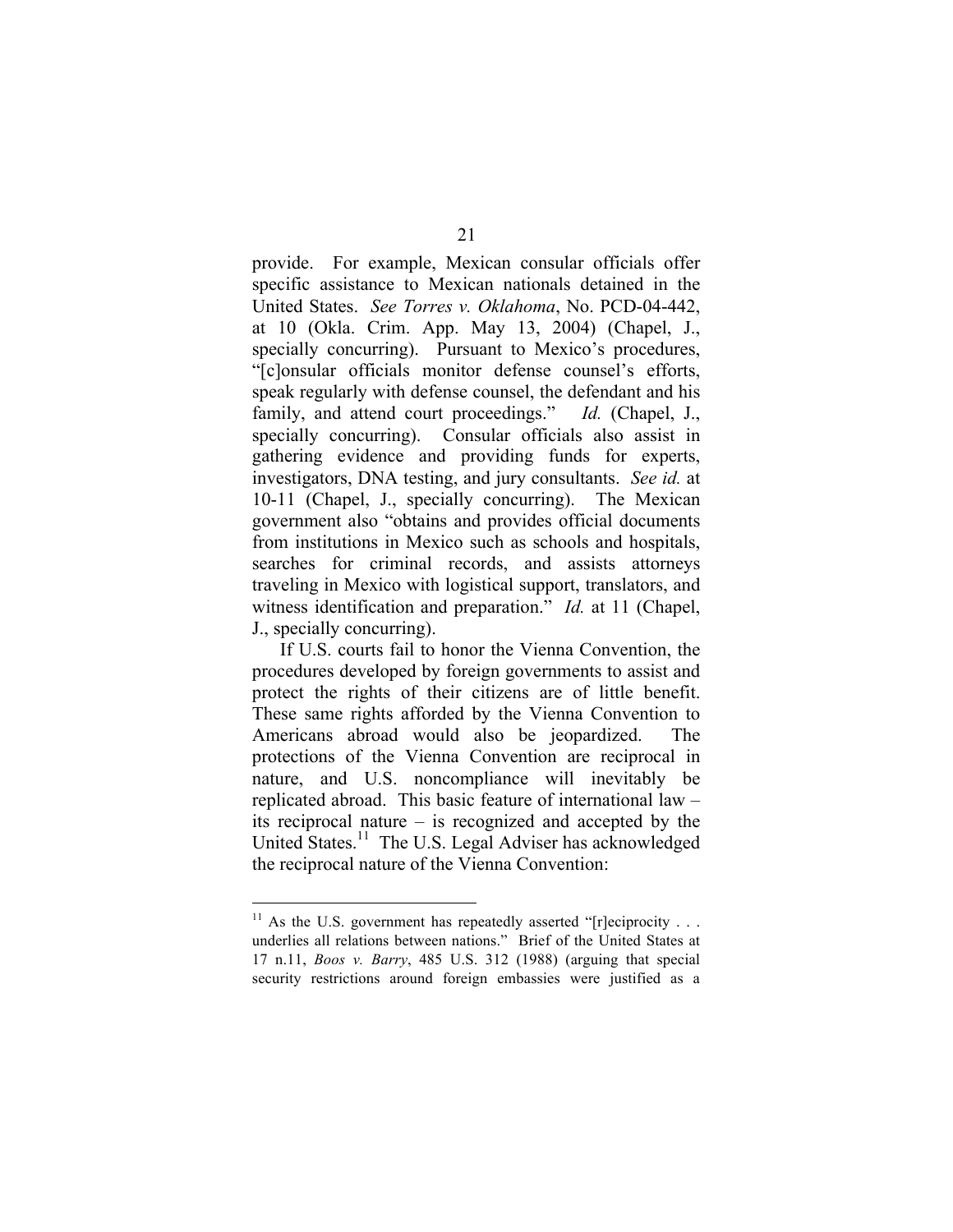These obligations were all entered into as part of a very aggressive effort of the United States Government to protect American citizens abroad. To get protection for Americans abroad in our treaties, it was necessary to provide reciprocal protections to foreign nationals in the United States. We obviously can't insist that other countries comply and then not comply ourselves. So it is both right and fair that we comply.<sup>12</sup>

Taft, *supra*, at 15. Significantly, the *Foreign Affairs Manual* also recognizes the reciprocal nature of Vienna

 $\overline{a}$ 

necessary part of our reciprocal obligations under the Vienna Convention on Diplomatic Relations and asserting that in "appealing to the justice and the humanity of [other] governments to protect our embassies. . . at least we must show some intent upon our part to treat their embassies and their consulates in our country the same way."). *See also* Geofroy v. Riggs, 133 U.S. 258, 271 (1890) ("It is a general principle of construction with respect to treaties that they shall be liberally construed, so as to carry out the apparent intention of the parties to secure equality and reciprocity between them.").

 $12$  A similar statement was issued by the U.S. Department of State in a case involving a Paraguayan national who was executed in Virginia and who was never informed of his Vienna Convention rights. According to the Department of State, "[w]e fully appreciate that the United States must see to it that foreign nationals in the United States receive the same treatment that we expect for our citizens overseas. We cannot have a double standard." Press Statement by James P. Rubin, Spokesman, U.S. Department of State, Released in Asuncion, Paraguay (Nov. 4, 1998), *available at* http://secretary.state.gov/www/briefings/statements/1998/ps981104.ht ml.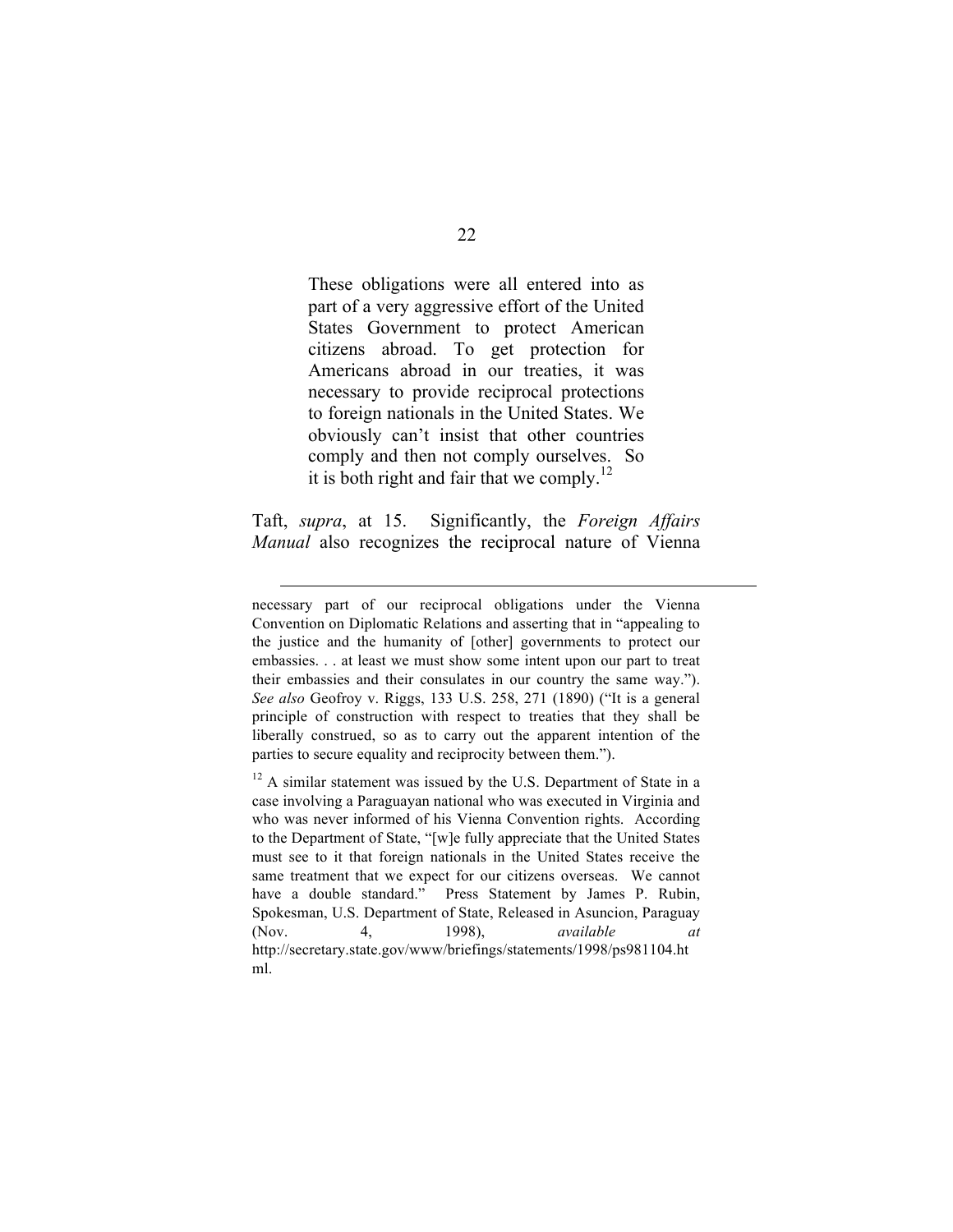Convention obligations and the implications of noncompliance in the United States. It acknowledges that foreign governments may not comply with Vienna Convention obligations because "U.S. authorities do not always promptly notify that country's consular representatives of the arrest of one of their nationals." U.S. Dep't of St., 7 *Foreign Affairs Manual* § 421.2-3 (Sept. 3, 2004). In these situations, U.S. consular officials are instructed to point out that "[e]ven where this might be true, it does not exempt the host government from its treaty obligations. Two wrongs do not make a right. We should all work toward improved compliance with consular notification obligations." *Id*. at 421.2-3(a).

There are many reasons why countries comply with international law, "including the unarticulated recognition by states generally of the need for order, and of their common interest in maintaining particular norms and standards . . . ." Restatement (Third), *supra*, at pt I (intro. note). Reciprocity also promotes cooperation and compliance. Accordingly, the United States must recognize the consequences of violating the Vienna Convention, both for the national interest and for the wellbeing of its citizens.

#### **CONCLUSION**

In *The Western Maid*, 257 U.S. 419 (1922), Justice Holmes noted that "[l]egal obligations that exist but cannot be enforced are ghosts that are seen in the law but that are elusive to the grasp." *Id.* at 433. This Court must affirm and give effect to the obligations of the United States under the Vienna Convention or risk transforming the rule of law into a ghostly apparition that is seldom seen and never heard. This latter outcome does not serve the interests of the United States, the interests of its citizens, or the *Amici*,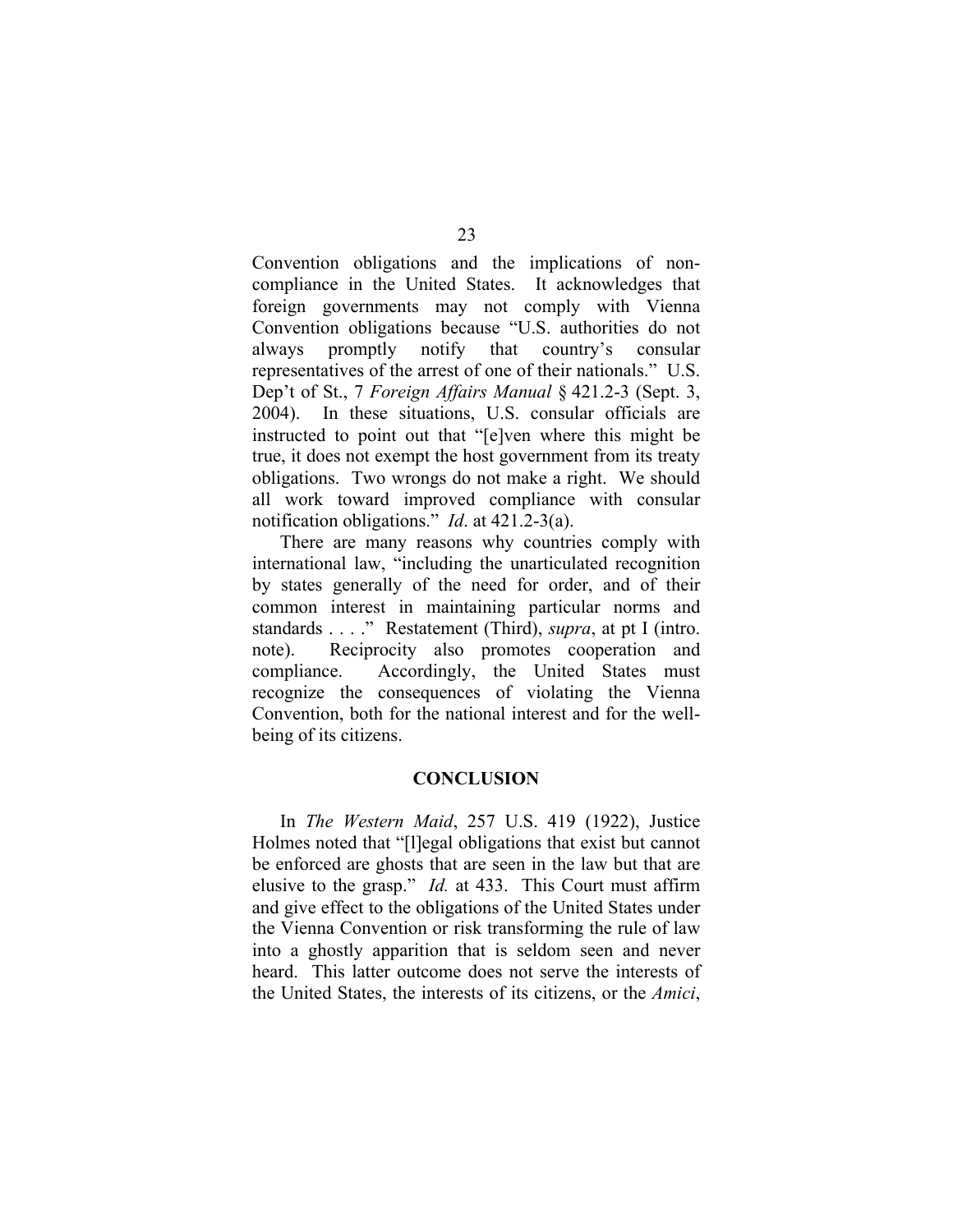who seek to promote respect for the rule of law in their own work on a daily basis.

For these reasons, this Court should reverse the judgments of the Supreme Courts of Virginia and Oregon and grant relief that is consistent with the obligations set forth in the Vienna Convention.